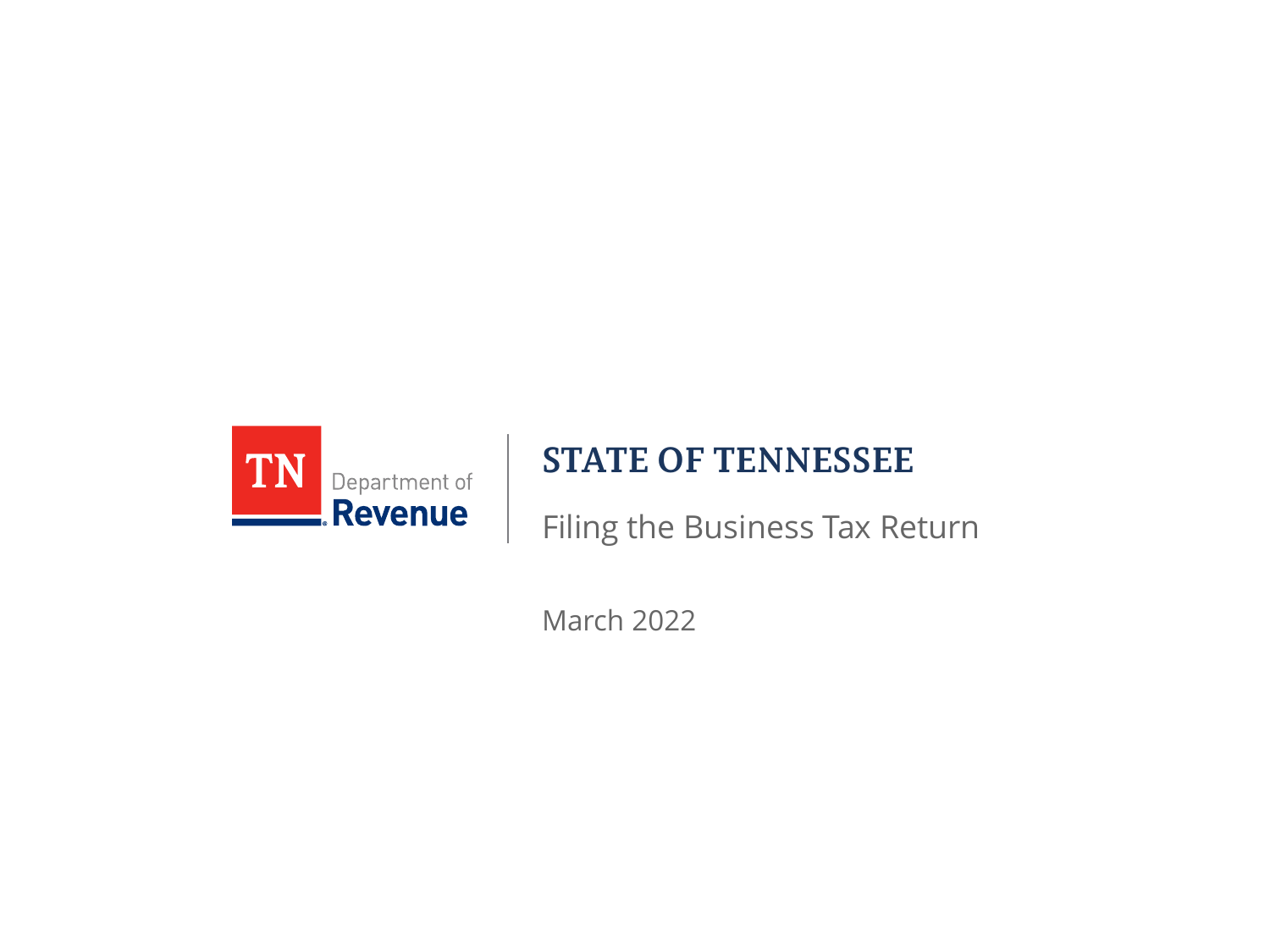### **OVERVIEW – FILING THE BUSINESS TAX RETURN**



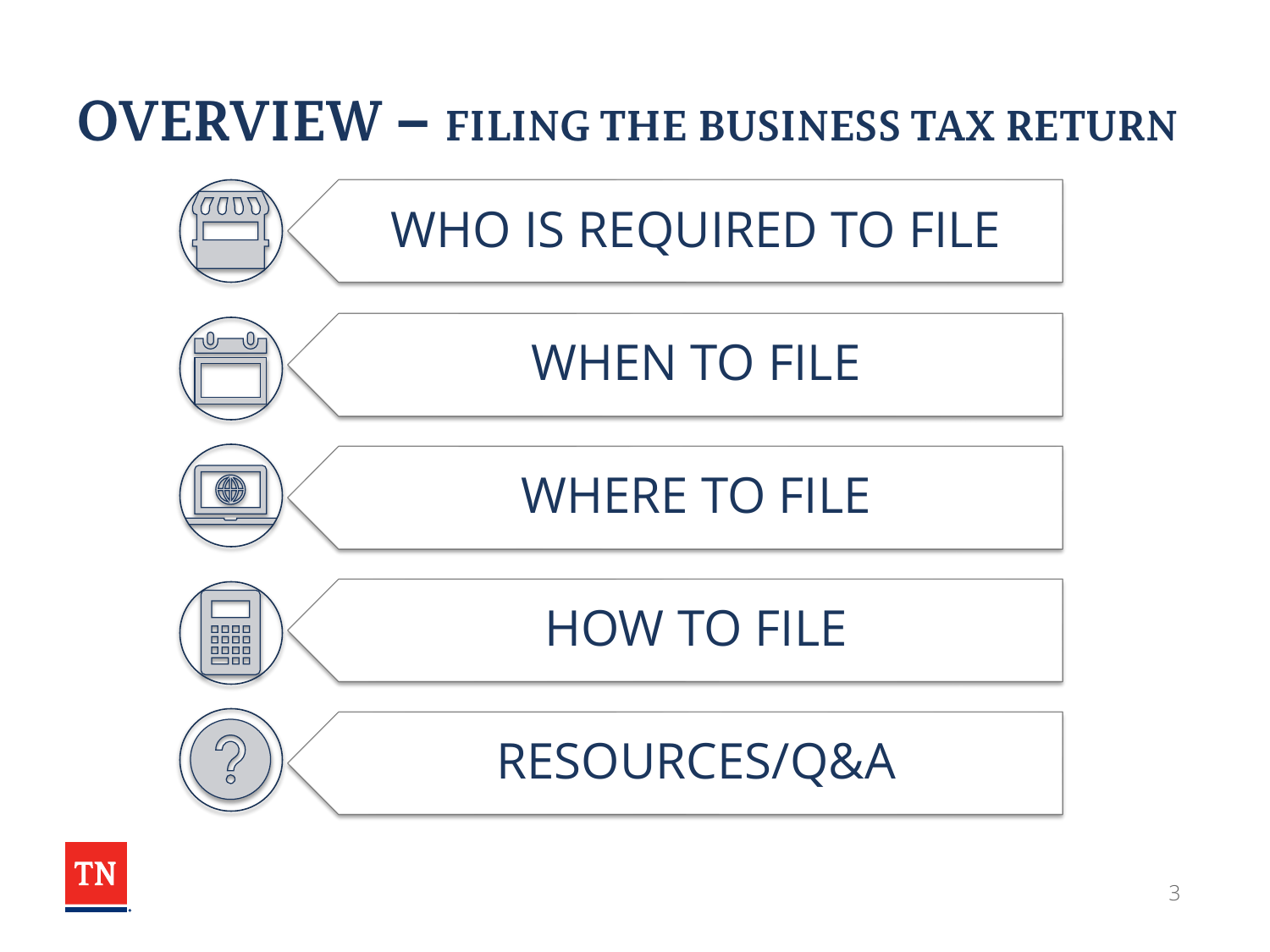### **WHAT IS BUSINESS TAX**

**The business tax is a tax on the privilege of doing business by making sales of tangible personal property and services\* within Tennessee and its local jurisdictions.**

- Applies to a taxpayer's gross receipts
- Derived from taxable sales per location by the appropriate state and local tax rates to calculate the amount of tax owed per location
	- There are several different business tax rates.
	- The rates are determined based on the taxpayer's "dominant business activity" and whether the taxpayer is a wholesaler or a retailer
- Comprised of two separate but complementary taxes: a state-level tax and a municipal-level tax
	- Generally, every entity making sales of tangible personal property and/or services in Tennessee is subject to the state-level tax.
	- Entities may be subject to the municipal-level tax if they have a business location in a municipality that has enacted the tax.

\*For a listing of exempt services/industries, please see our Business Tax Manual

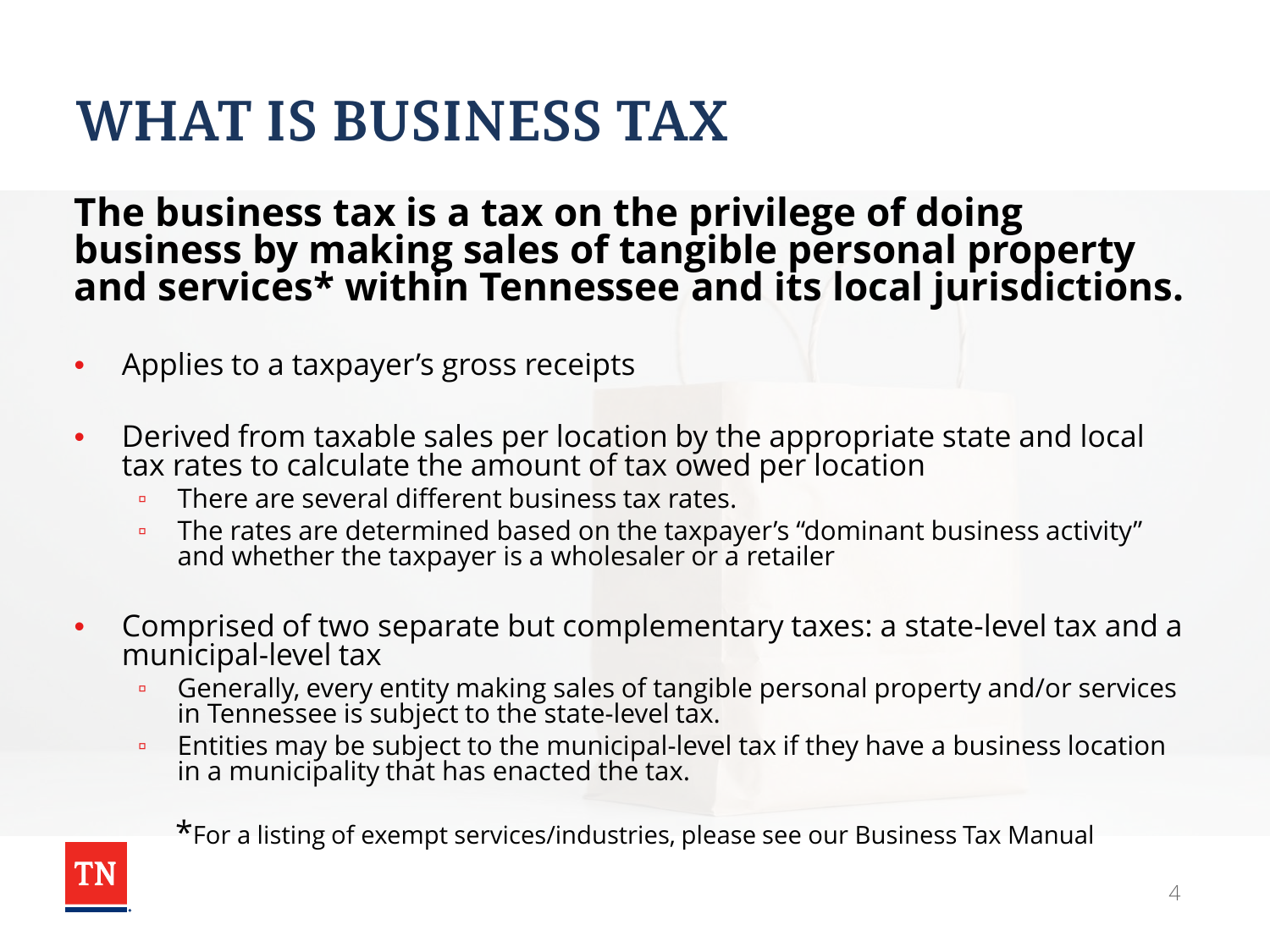## **WHO IS REQUIRED TO FILE**

|                                 | <b>State Business Tax</b>                                                                       | <b>Municipal Business Tax</b>                                                                             |  |
|---------------------------------|-------------------------------------------------------------------------------------------------|-----------------------------------------------------------------------------------------------------------|--|
| <b>TN Retailers</b>             | TN Retailers with \$10,000+<br>in any county                                                    | TN Retailers with \$10,000+<br>in municipality                                                            |  |
| <b>Out-of-State Retailers</b>   | <b>Out-of-state Retailers with</b><br>$$10,000+$ in TN or with<br><b>Nexus</b>                  | n/a                                                                                                       |  |
| <b>TN Contractors</b>           | <b>TN Contractors with</b><br>$$10,000+$ in home county<br>or $$50,000+$ in any other<br>county | <b>TN Contractors with</b><br>\$10,000+ in municipality or<br>under \$50,000 in any other<br>municipality |  |
| <b>Out-of-State Contractors</b> | <b>Out-of-State Contractors</b><br>with $$10,000+$ in any<br>county                             | <b>Out-of-State Contractors</b><br>with \$50,000+ in<br>municipality                                      |  |

**A Business Tax return is required for all entities with a Standard Business License (regardless of gross receipts)** 

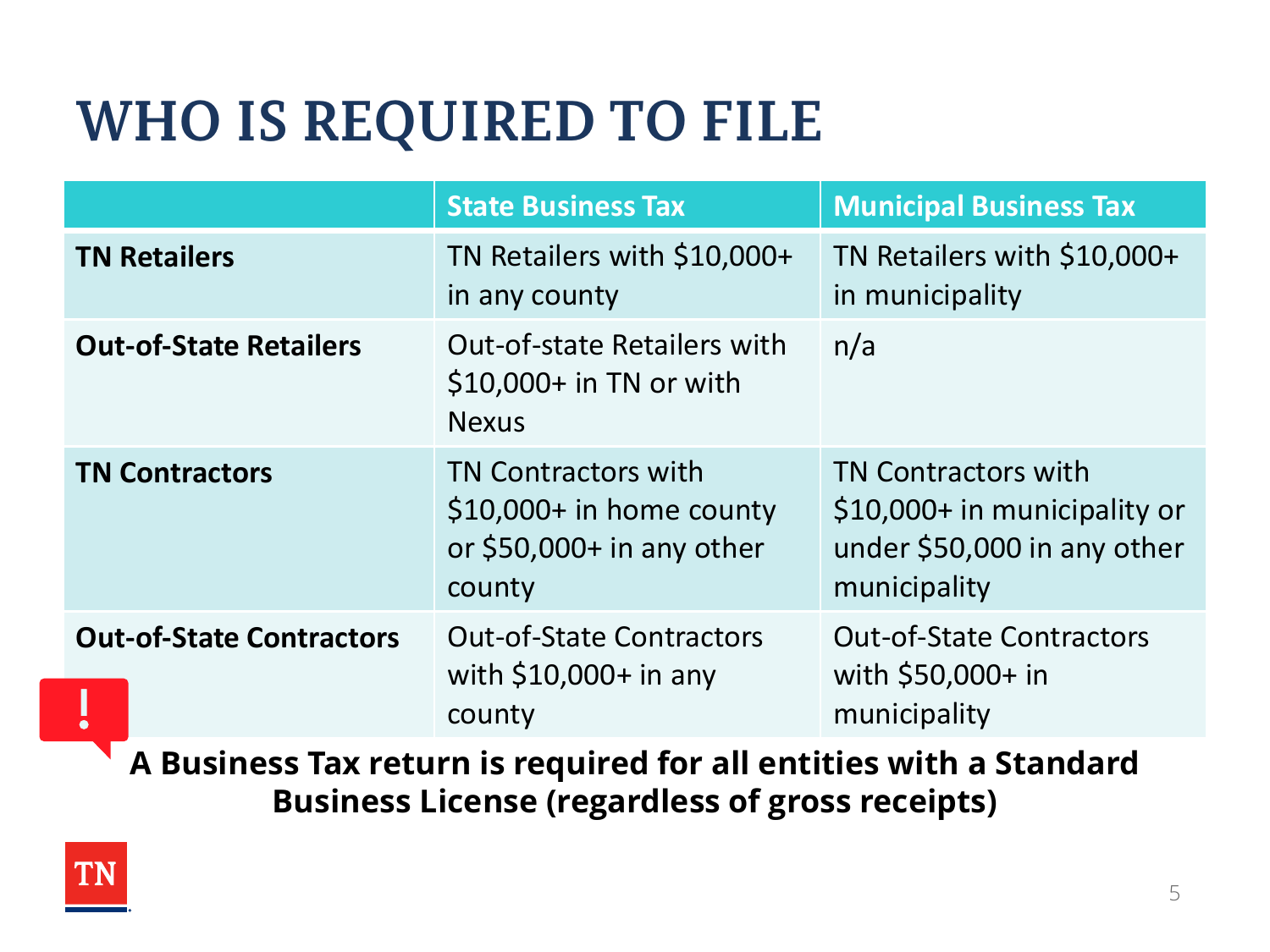### **WHEN TO FILE**

- Due on the 15th day of the fourth month following the fiscal year end (i.e. for a calendar year fiscal year, return is due on April 15)
- The business license expiration date is the 15th of the month after the tax due date
- There is no option for filing extension **If Business Tax is**



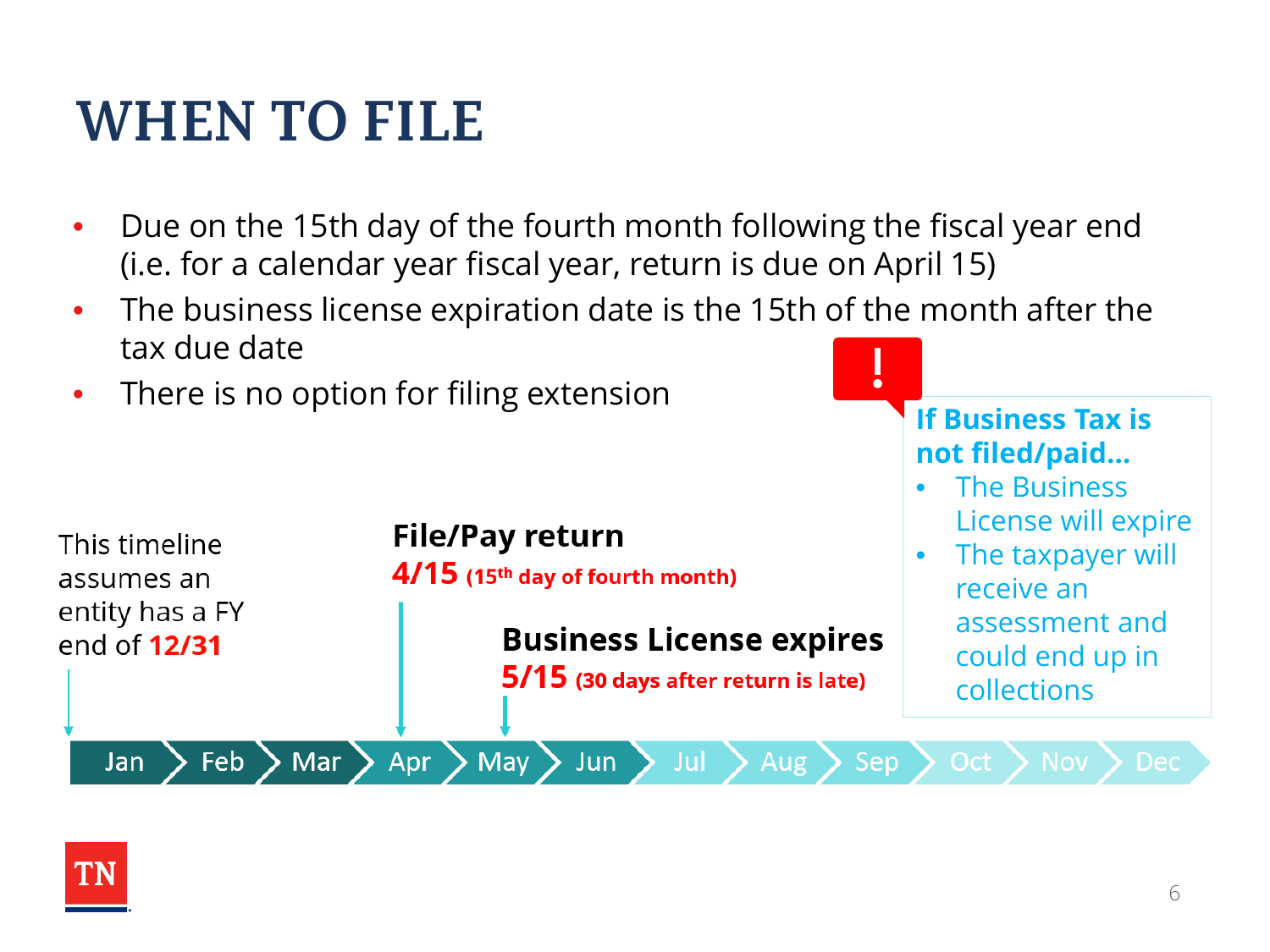### **WHERE TO FILE**

| <b>TNTAP</b><br>A                                                                                                                                                        |                                                                                                                                                                    |
|--------------------------------------------------------------------------------------------------------------------------------------------------------------------------|--------------------------------------------------------------------------------------------------------------------------------------------------------------------|
| <b>TAXPAYER NAME</b><br>$***.**.1234$<br>1234 SAMPLE ST<br>CITY ST 12345                                                                                                 | Welcome, TAXPAYER NAME<br>You last logged in on Friday, Mar 11, 2022 8:19:48 AM<br>Manage My Profile <sup>O</sup>                                                  |
| Action Center <sup>O</sup><br>Settings<br>More<br>Summary<br><b>Business Tax</b><br>TAXPAYER NAME<br>1234 SAMPLE ST<br>CITY ST 12345<br>Action Center Items <sup>6</sup> | View or amend<br>Make a Payment<br>Y.<br>Account<br>a previous<br>View/File Returns<br>100000000-BUS<br>Balance<br>Additional Actions/Licenses<br>return<br>\$0.00 |
|                                                                                                                                                                          | $\triangleright$ File now<br>Business Tax Return for 31-Dec-2021<br>Due.<br>18-Apr-2022                                                                            |
| TN                                                                                                                                                                       | <b>Choose "File now" to</b><br>access any returns you<br>have not yet filed                                                                                        |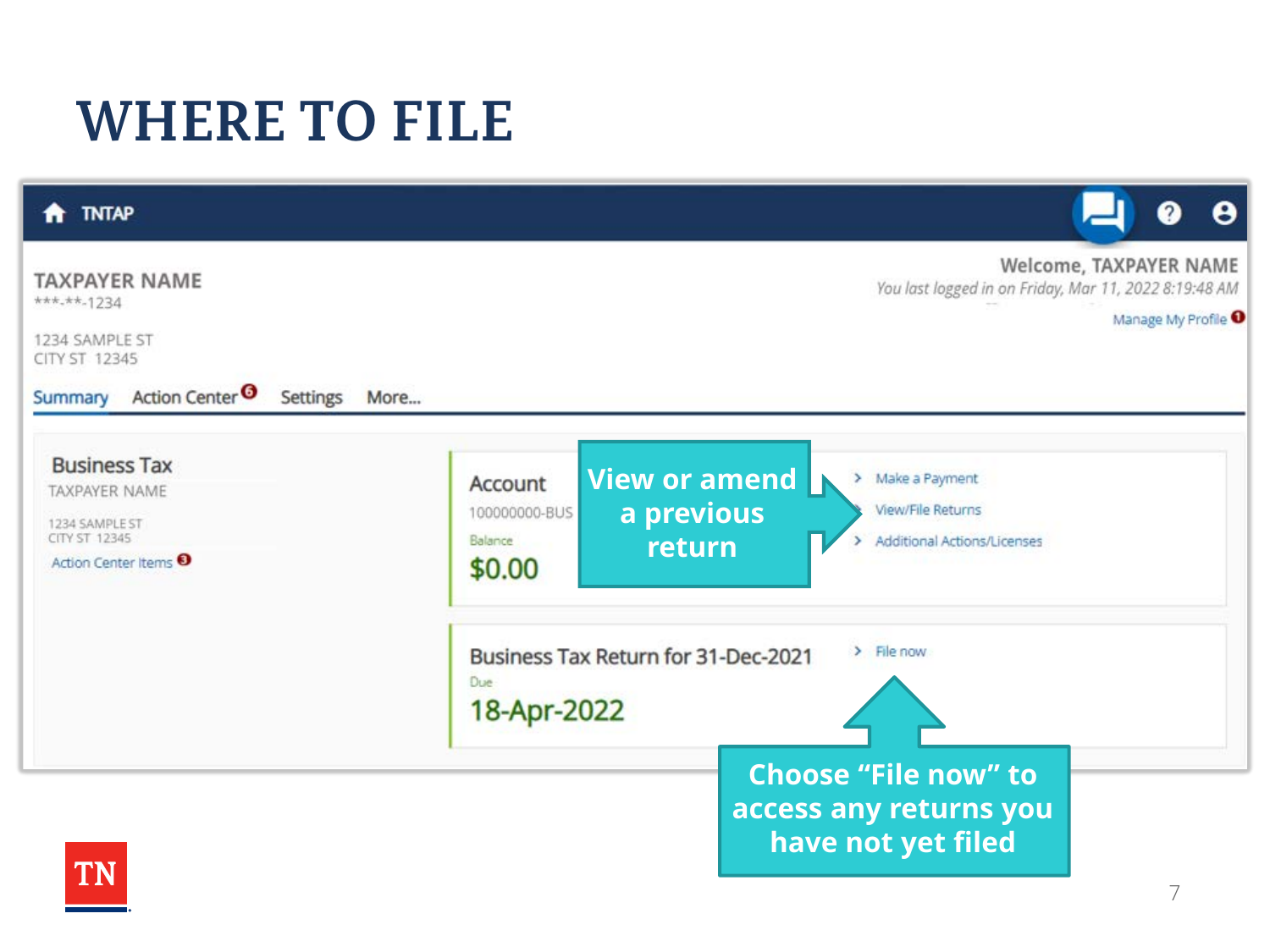**Gross Receipts**: All sales derived from products or services.

| <b>TNTAP</b>                                                                                      |                                                                                                                                                                          |          |             |  |
|---------------------------------------------------------------------------------------------------|--------------------------------------------------------------------------------------------------------------------------------------------------------------------------|----------|-------------|--|
| <b>Business Tax Return</b><br>31-Dec-221<br><b>Business Tax</b><br>100000000-BUS<br>TAXPAYER NAME | If you choose No, the next step<br>is to submit the return. Even if<br>you have no gross receipts,<br>filing a return is still required<br>unless the account is closed! |          |             |  |
| <b>Business Tax Return</b>                                                                        |                                                                                                                                                                          |          |             |  |
| <b>Filing Option</b>                                                                              |                                                                                                                                                                          |          |             |  |
| Do you have gross sales of services or products to report?                                        |                                                                                                                                                                          | Yes      | No          |  |
| Cancel<br>Save Draft                                                                              | <b>Choose Yes and Next to populate the</b><br>list of locations to file for                                                                                              | Previous | <b>Next</b> |  |

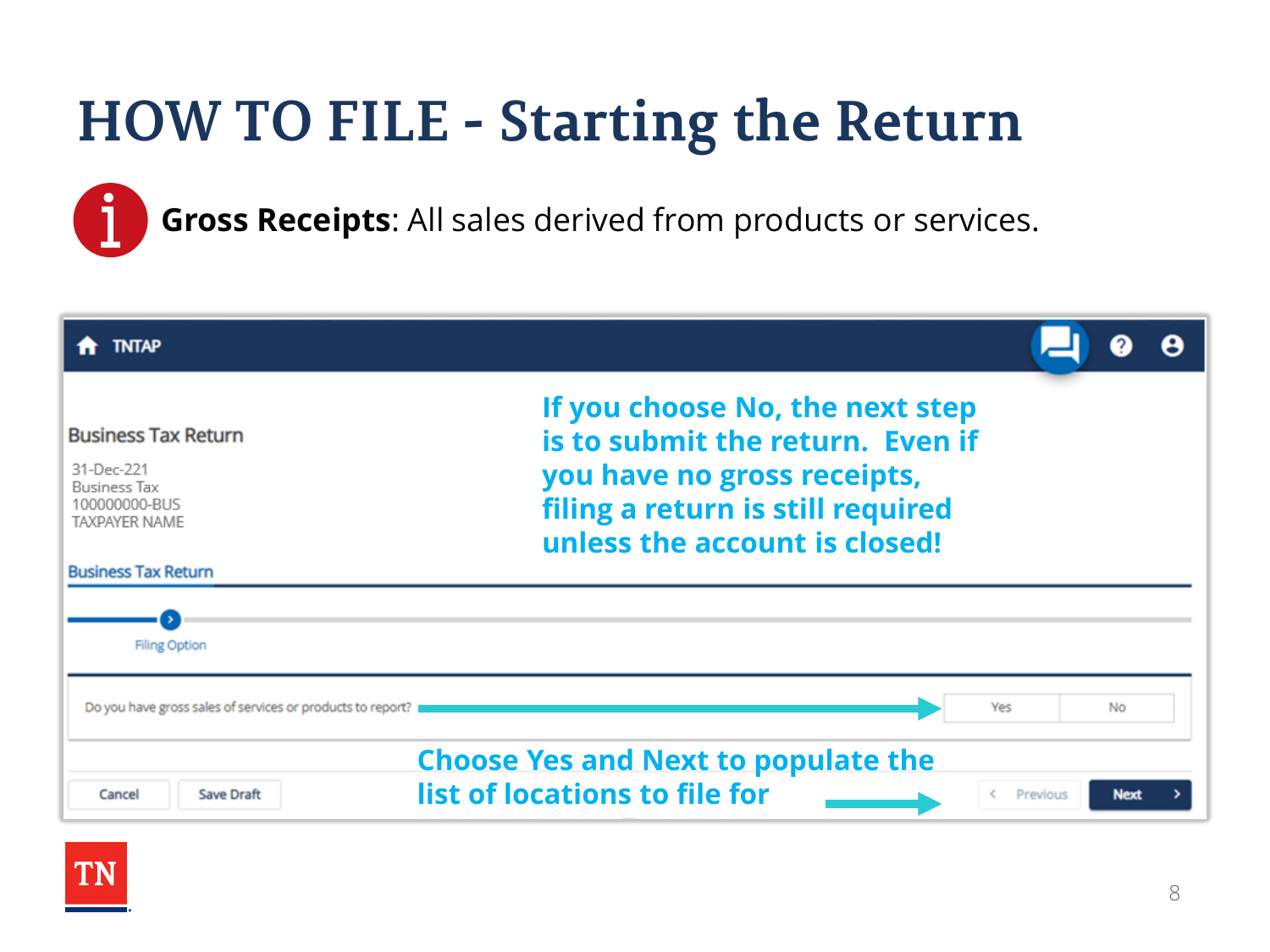| <b>Business Tax Return</b> |                                |                                                                                                                                                             |       |                 |                                   |               |                  |
|----------------------------|--------------------------------|-------------------------------------------------------------------------------------------------------------------------------------------------------------|-------|-----------------|-----------------------------------|---------------|------------------|
|                            |                                |                                                                                                                                                             |       |                 |                                   |               |                  |
| Filing Option              |                                | <b>Business Tax Return</b>                                                                                                                                  |       |                 |                                   |               |                  |
|                            |                                |                                                                                                                                                             |       |                 |                                   |               |                  |
|                            |                                | Please click on each location ID displayed below to input your gross sales and other figures. You must complete the required information for each location. |       |                 |                                   |               |                  |
|                            |                                |                                                                                                                                                             |       |                 |                                   |               |                  |
| Show Errors Filter         |                                |                                                                                                                                                             |       |                 |                                   |               |                  |
| Location ID                | Doing Business As              | Address                                                                                                                                                     | Class | County          | City                              | License Type  | <b>Total Tax</b> |
| 1234567890<br>$\circ$      | <b>TAXPAYERS</b><br><b>DBA</b> | <b>LOCATION ADDRESS FOR THIS</b><br><b>BUSINESS</b>                                                                                                         | з     | Davidson County | Nashville                         | Standard      | 0.00             |
| 1 Rows                     |                                |                                                                                                                                                             |       | $\bullet$       |                                   |               | 0.00             |
| <b>Show Errors</b>         |                                |                                                                                                                                                             |       |                 | You must file a<br>return for all |               |                  |
|                            |                                | <b>Click on the location</b>                                                                                                                                |       |                 | <b>locations listed</b>           |               |                  |
|                            |                                | <b>ID hyperlink to open</b>                                                                                                                                 |       |                 | here, even if                     |               |                  |
| Cancel                     | the return<br>Save Draft       |                                                                                                                                                             |       |                 | gross receipts                    | Previous<br>∢ | <b>Next</b>      |
|                            |                                |                                                                                                                                                             |       |                 | for a location                    |               |                  |
|                            |                                |                                                                                                                                                             |       |                 | are zero!                         |               |                  |

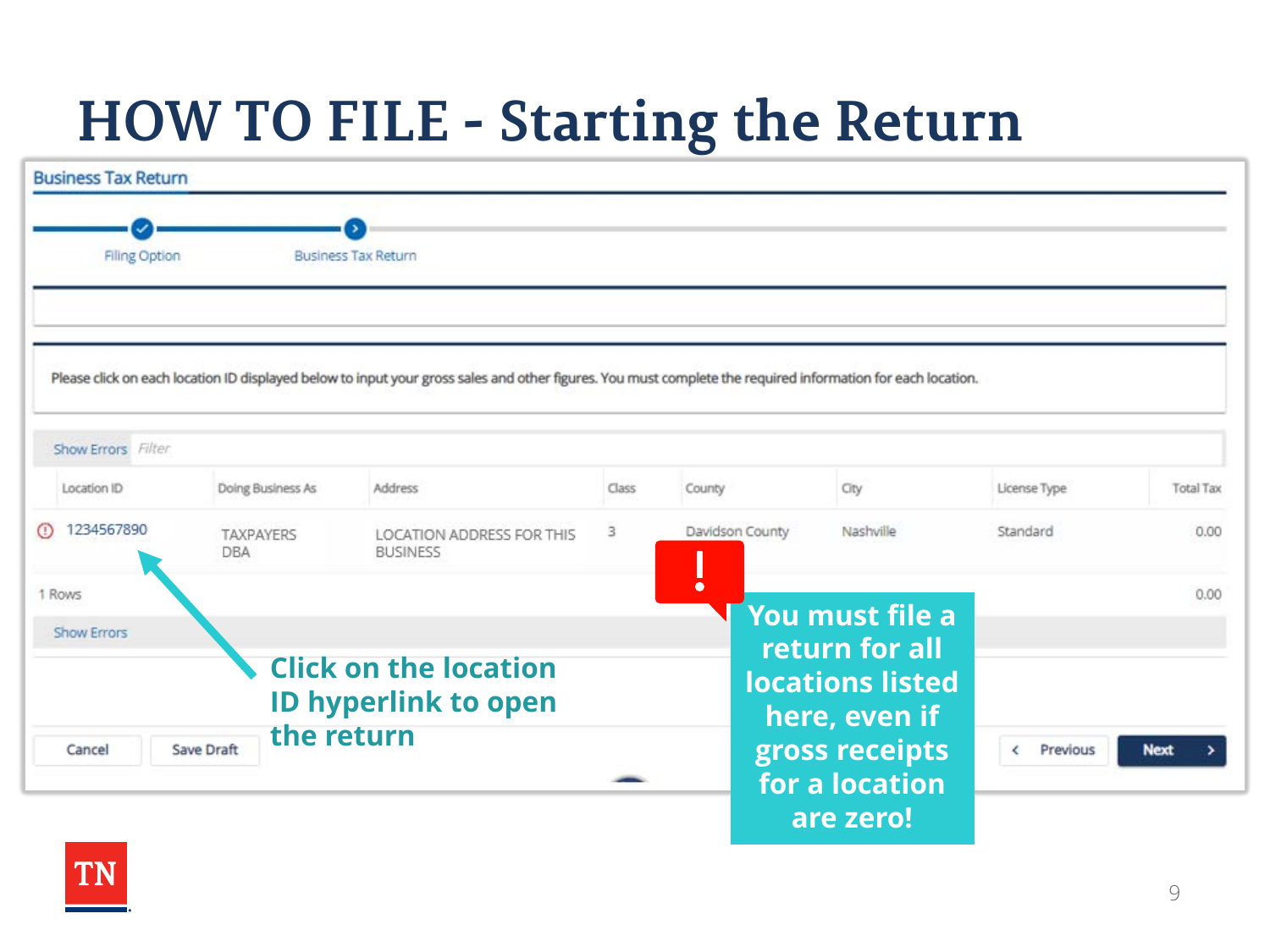| Business tax jurisdiction(s) for which the return is being filed: |                 |              |
|-------------------------------------------------------------------|-----------------|--------------|
| What is your primary business activity?                           | Retailer        | Wholesaler   |
| County                                                            | Davidson County |              |
| County Rate                                                       |                 | 0.0018750    |
| City                                                              | Nashville       |              |
| City Rate                                                         |                 | 0.0018750    |
| Class                                                             | 3               |              |
| Do you have gross sales of services or products to report? *      | Yes             | <b>No</b>    |
|                                                                   |                 |              |
|                                                                   |                 | OK<br>Cancel |

#### **You must choose either Retailer or Wholesaler**

**Choose Yes to populate the rest of the return. Choose No and OK to submit a zero return.**

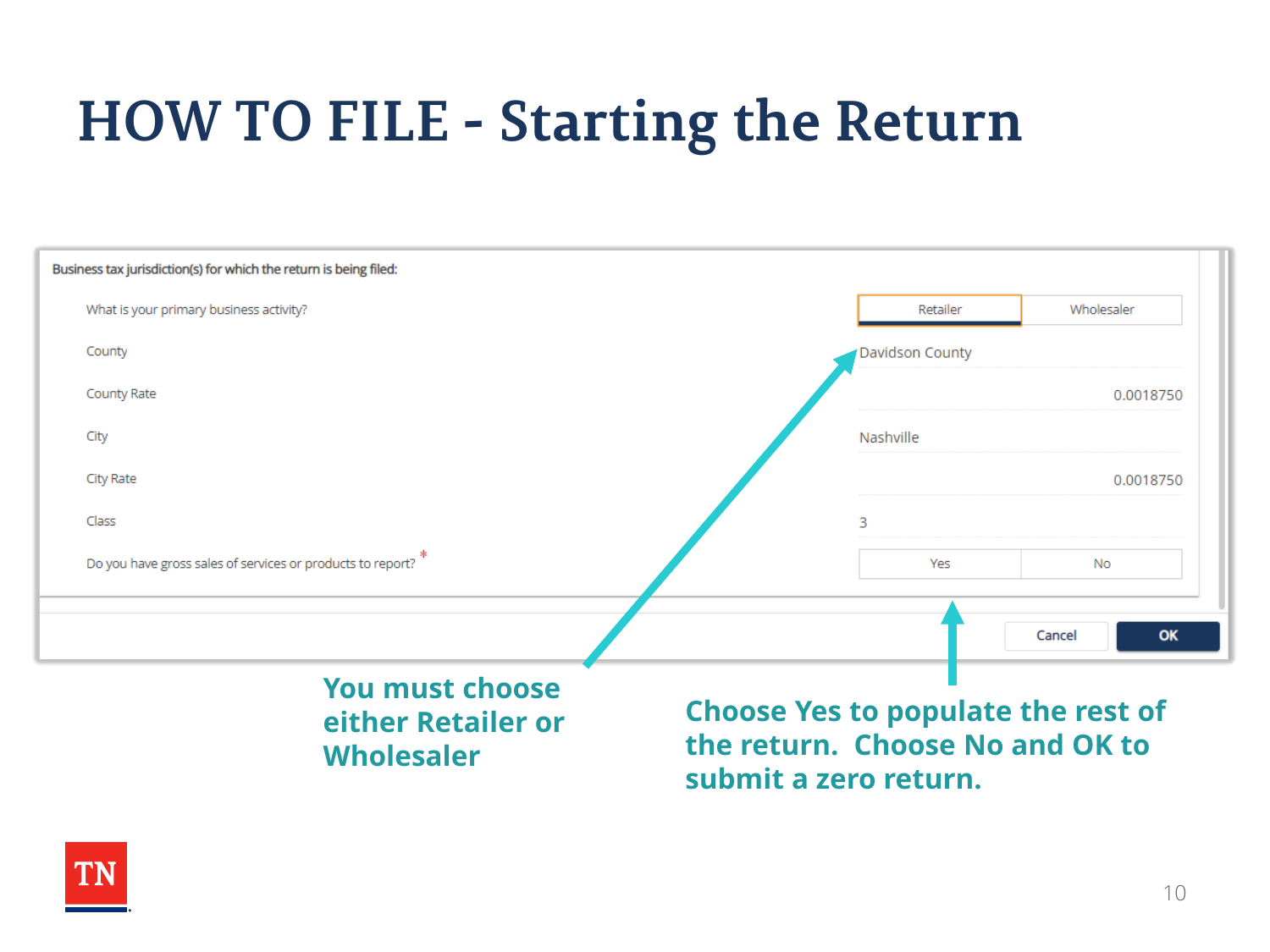| Do you have gross sales of services or products to report? | Yes | No |
|------------------------------------------------------------|-----|----|
| Do you have any deductions to report?                      | Yes | No |
| Did you pay county personal property tax?                  | Yes | No |
| Did you pay city personal property tax?                    | Yes | No |

**If you choose Yes for the gross sales questions, these questions populate. You must answer each of these questions. Answering Yes populates appropriate fields to enter information into**



**Personal Property Tax**: A tax imposed by the cities and counties on all property owned/held by a business to operate, including but not limited to, furniture, fixtures, vehicles, tools, machinery, equipment, and supplies. One of the most common tests used to differentiate "personal property" from "real property" is whether it is moveable (personal) or affixed (real). In TN, personal property is assessed at 30% of its value for commercial and industrial property and 55% of its value for public utility property.

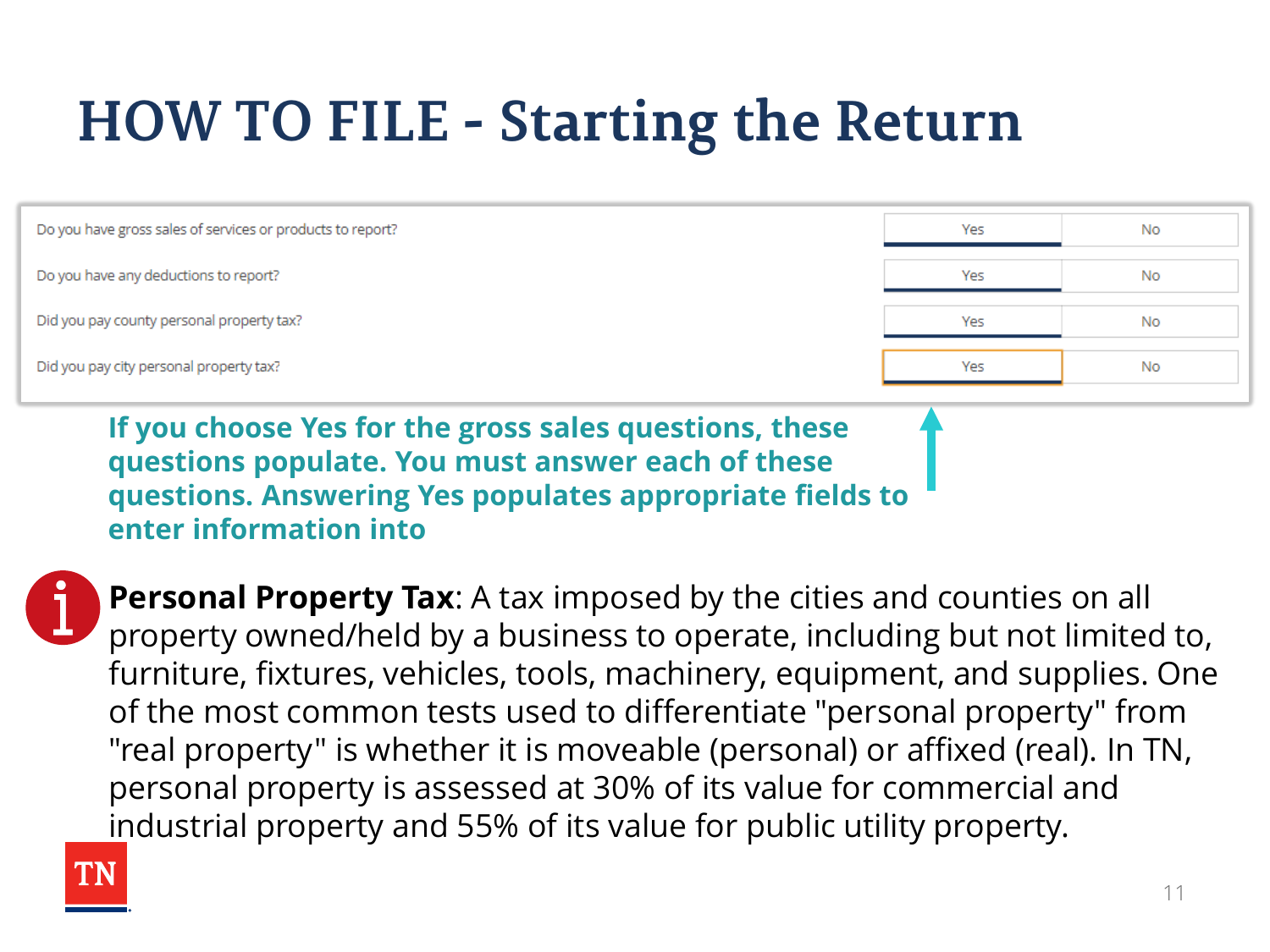# **HOW TO FILE – Entering Gross Receipts**

#### Schedule A - Tax Computation by Location

Total gross state sales (excluding sales tax) 1.

All receipts from services/products minus sales tax remitted (view your sales tax returns to find these figures!)

- Enter deductions from Schedule B, Line 20 less Schedule B, Line 9 (Class 4 only) or enter deductions from Schedule B, Line 20 (non-2.  $Class 4$ The figures calculated from the Schedule B will populate here
- Taxable gross state sales (subtract Line 2 from Line 1) 3.
- State tax (multiply Line 3 by the applicable rate) 4.

5. Amount of county personal property tax paid (cannot exceed 50% of Line 4)

Enter amount

6. Total County Business Tax Due (Minimum \$22.00)

7. Total gross city sales (excluding sales tax) \*<br>\*city and county gross sales match on the consolidated return.

For Class 4 contractors there is a separate return for each.

This field will be calculated by the system

This field will be calculated by the system

This field will be calculated by the system

This field will be calculated by the system

Enter deductions from Schedule B, Line 20 less Schedule B, Line 8 (Class 4 only) or enter deductions from Schedule B, Line 20 (non-8.

 $Class 4$ 

The figures calculated from the Schedule B will populate here

Taxable gross city sales (subtract Line 8 from Line 7) 9.

This field will be calculated by the system

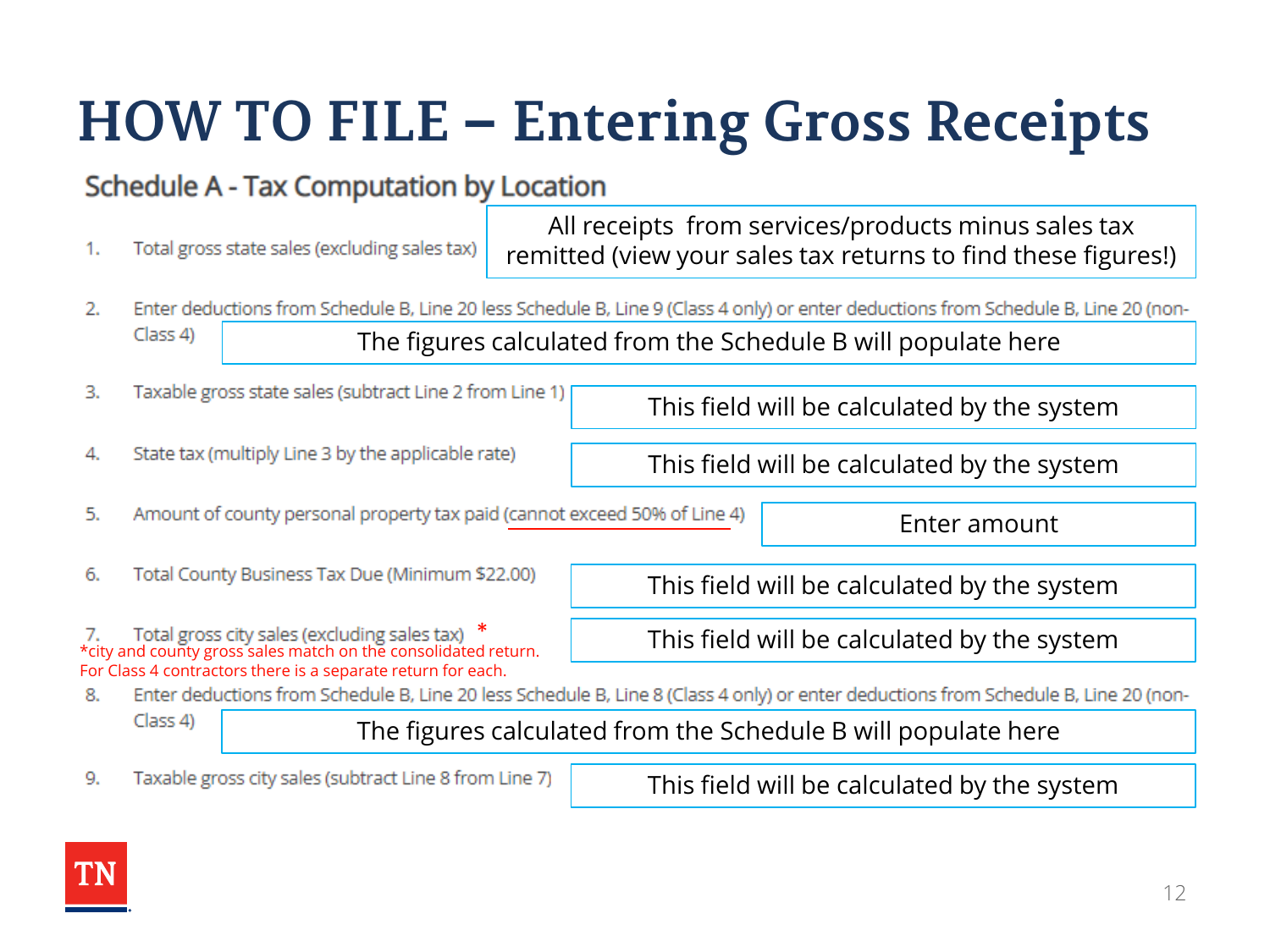## **HOW TO FILE – Entering Gross Receipts**

| 10. | City tax (multiply Line 9 by the applicable rate)                            | This field will be calculated by the system |  |
|-----|------------------------------------------------------------------------------|---------------------------------------------|--|
|     | 11. Amount of city personal property tax paid (cannot exceed 50% of Line 10) | Enter amount                                |  |
| 12. | Total City Business Tax Due (Minimum \$22.00)                                | This field will be calculated by the system |  |
|     | <b>Total Tax</b>                                                             | This field will be calculated by the system |  |

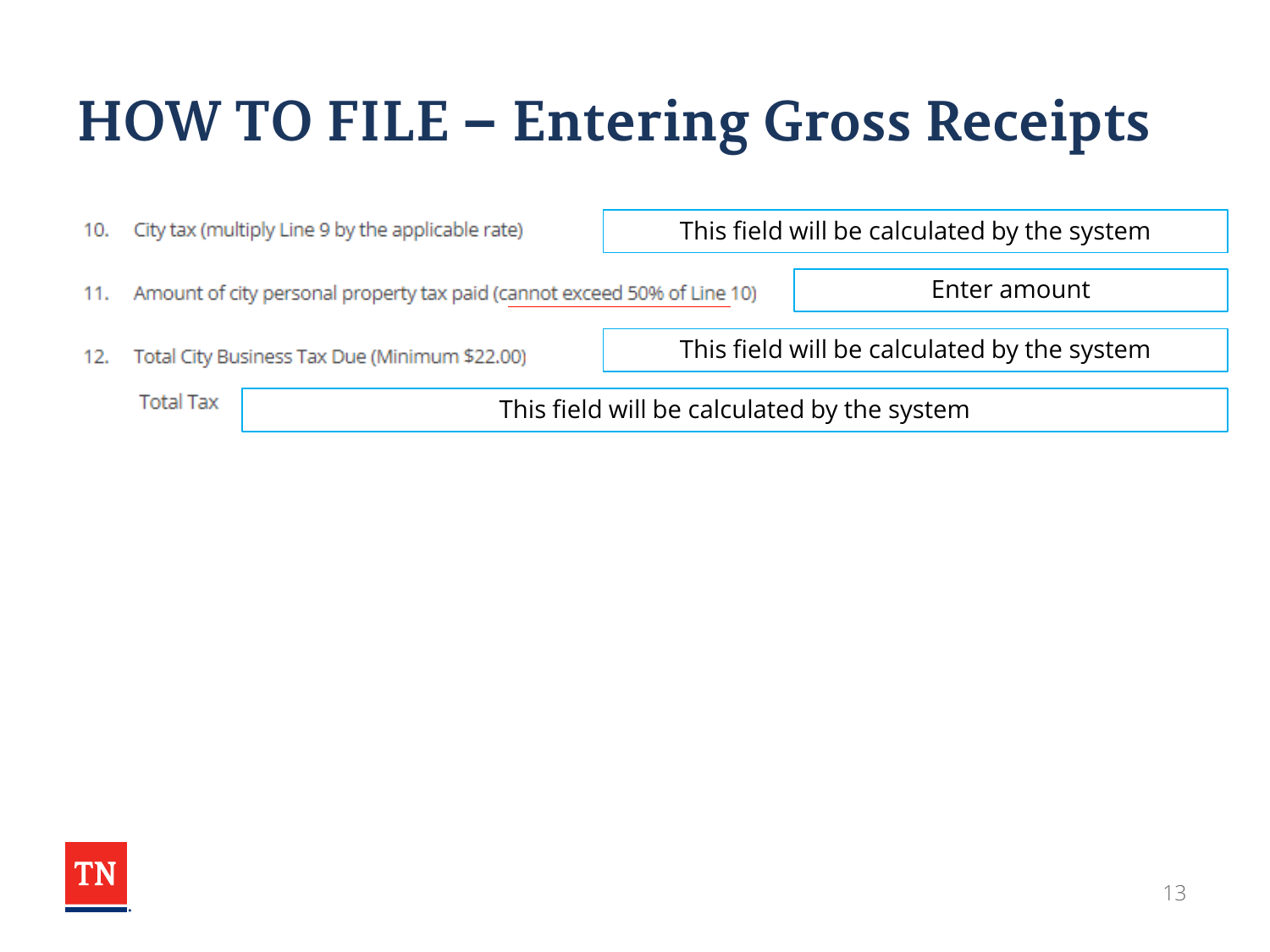### **HOW TO FILE – Deductions**

**The Tennessee business tax statutes and regulations allow taxpayers to make various deductions that ultimately reduce their tax liability.** 



**Deductions differ from exemptions in that they must be reflected on the business tax return as amounts deducted from total gross sales.** 

- **Most deductions are provided in Tenn. Code Ann. § 67-4-711**
- **Taxpayers must maintain invoices and other documents to** substantiate claims to deductions; otherwise, the deductions will be disallowed
- All deductions must be entered by the taxpayer and are totaled by the system to include on Schedule A

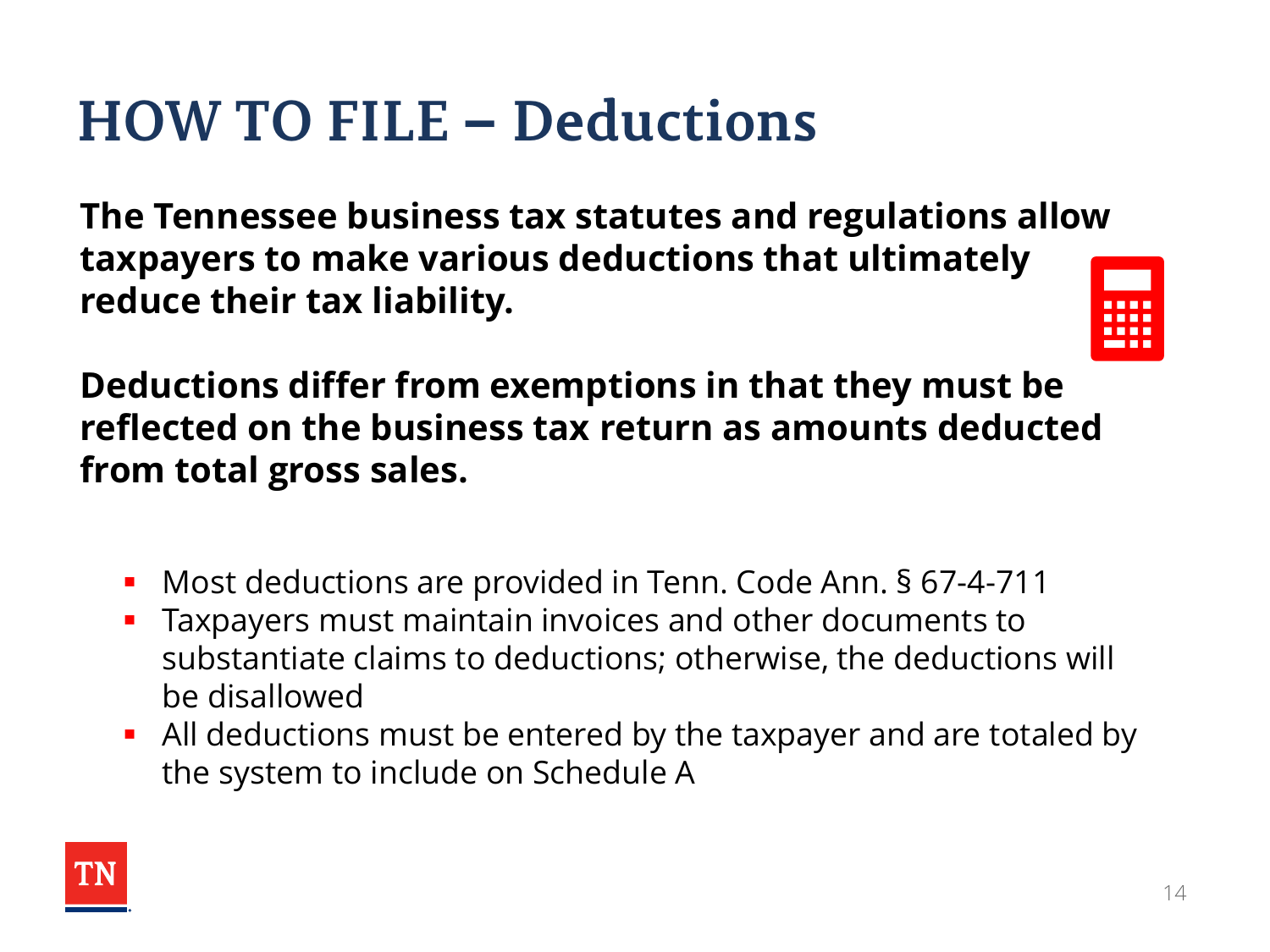### **Schedule B – Deductions, Privilege and Excise Taxes by Location**

#### **SALES OF SERVICES RECEIVED BY PERSONS LOCATED IN OTHER STATES**

- EXAMPLE 1: A TN computer repair company repairs a computer in its Tennessee shop for a GA customer. After the repair is complete, the computer is shipped back to the customer. *The repair sale is deductible.*
- EXAMPLE 2: A GA trucking company has a truck that breaks down in TN. A TN mechanic repairs the truck in TN and sends the bill to the GA company. When the truck is repaired, the driver picks up the repaired truck from the mechanic and returns the truck to GA. *The repair service is subject to the tax and is not deductible from the tax base.*

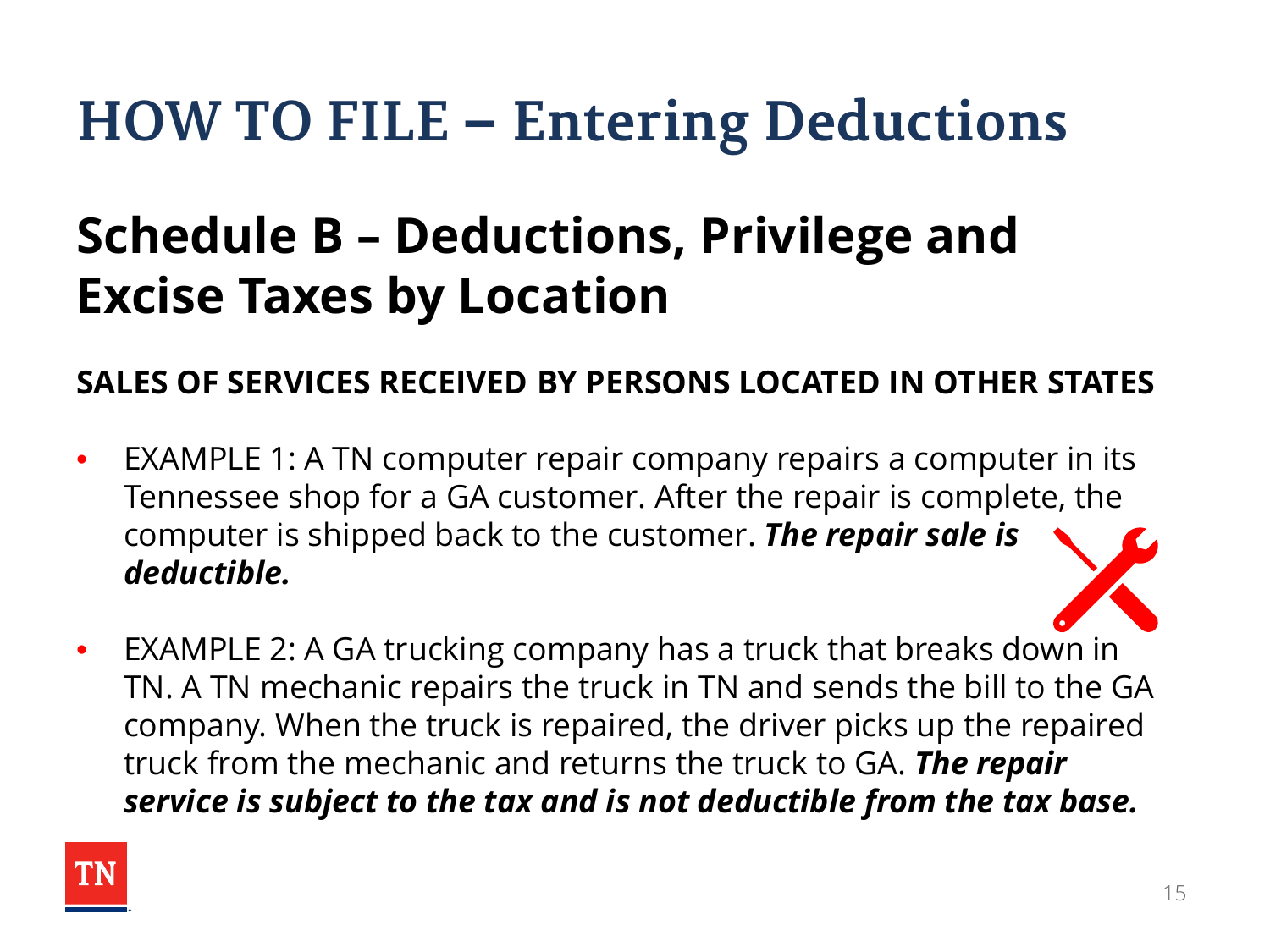#### **RETURNED MERCHANDISE WHEN THE SALES PRICE IS REFUNDED TO THE CUSTOMER**

• EXAMPLE: A taxpayer sells an appliance to a customer for \$250. The customer later returns the appliance, stating that it is faulty, and requests a refund. The taxpayer issues the customer a refund by crediting the customer's credit card. The taxpayer may deduct the sale proceeds for this returned item from its gross sales.

#### **SALES OF TANGIBLE PERSONAL PROPERTY IN INTERSTATE COMMERCE**

- Deliveries of tangible personal property to customers outside this state by the taxpayer or a common carrier, before a customer obtains possession, are sales exempt from business tax.
- If a customer obtains possession of an item in this state, even if it is subsequently removed from TN, the sale is subject to the tax.

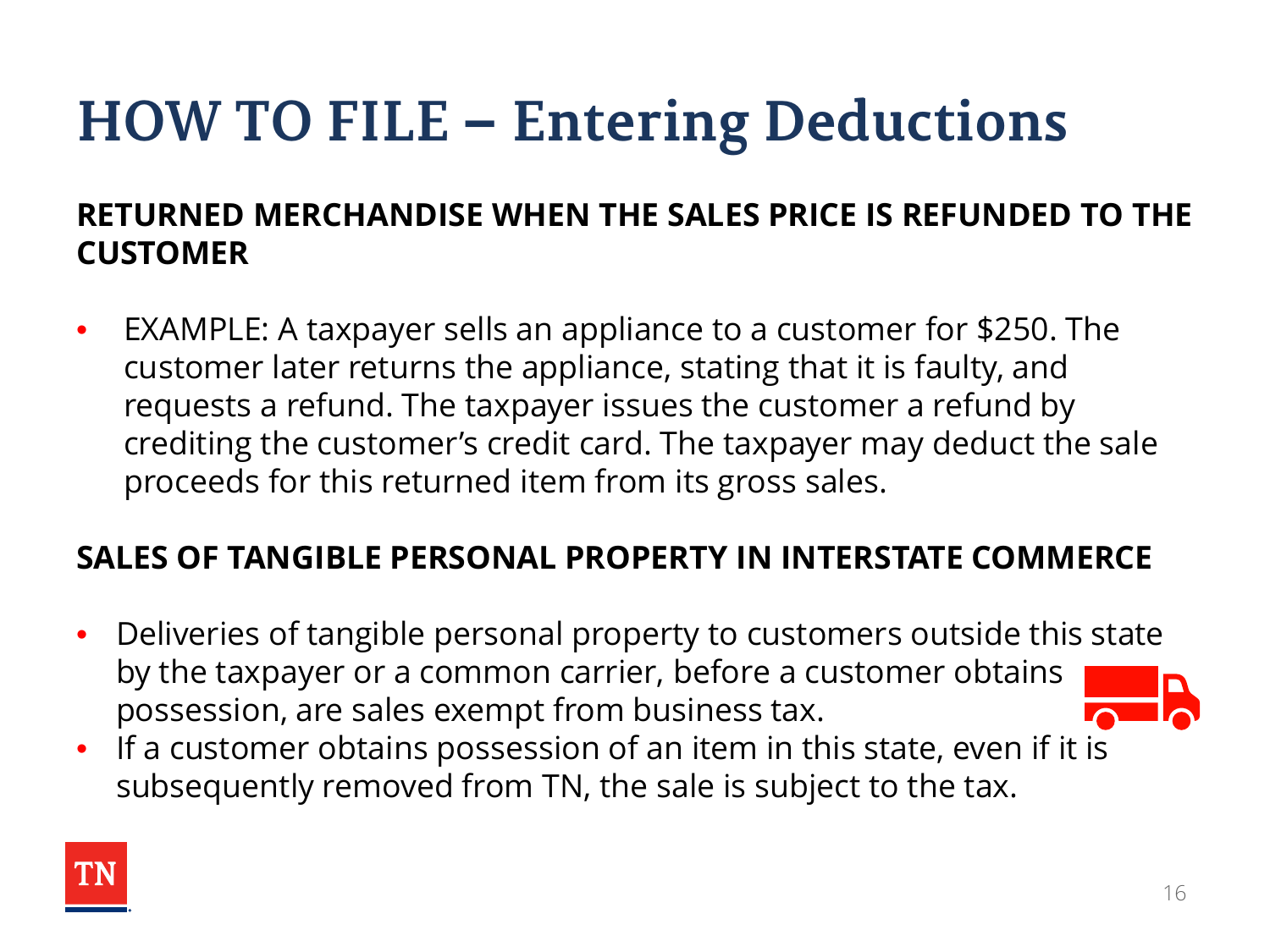#### **CASH DISCOUNTS ALLOWED AND TAKEN ON SALES**

• EXAMPLE: A taxpayer offers its vendors cash discounts on credit sales to accelerate collections. The cash discount is indicated on the customer invoice as follows—2/10, net 30— indicating that the customer will receive a 2% discount if it pays the invoice within 10 days; otherwise, payment is due within 30 days. On a \$5,000 credit sale for which the customer takes the cash discount, the discount is calculated as follows: Gross credit sale \$5,000 Less cash discount  $\frac{\$(100)}{\$(gross credit sale x 2\%)}$ *Net credit sale \$4,900 (subject to business tax)*

**REPOSSESSIONS – THE PORTION OF THE UNPAID PRINCIPAL BALANCE IN EXCESS OF \$500 DUE ON TANGIBLE PERSONAL PROPERTY REPOSSESSED FROM CUSTOMERS**

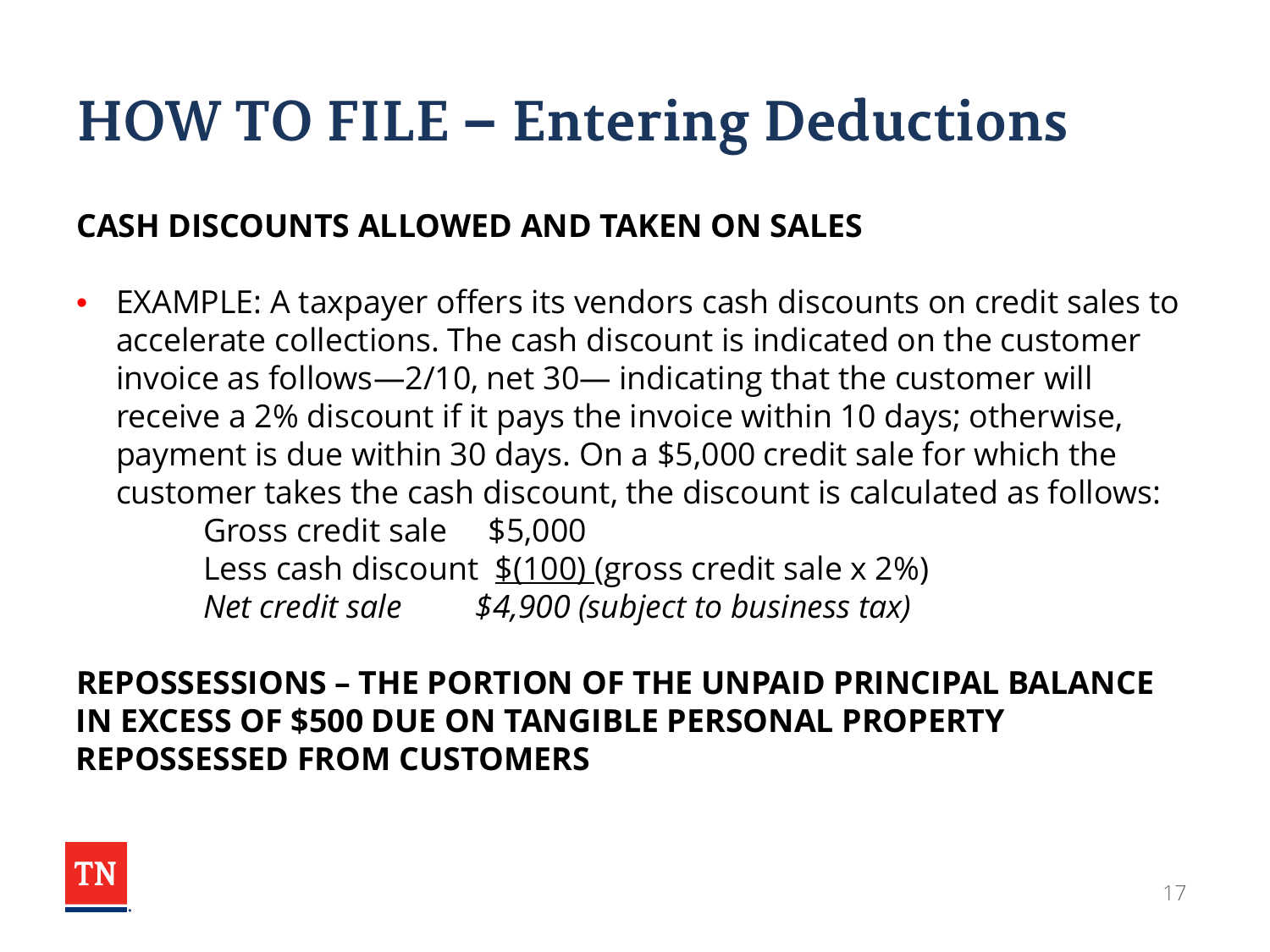#### **AMOUNT ALLOWED AS TRADE-IN VALUE FOR ANY ARTICLES SOLD**

- EXAMPLE: A customer purchases a new car from the taxpayer for \$30,000. As part of this transaction, the customer trades in its used car for which the taxpayer gives the customer a trade-in value of \$9,000. The taxpayer will report on its business tax return the gross sale of \$30,000 and then take a deduction for the \$9,000 trade-in value.
- A credit will not be allowed for trade-ins unless the item traded is of a like kind and character of that which is purchased and indicated as a trade-in by model and serial number, where applicable, on an invoice given to the customer.

#### **BAD DEBTS WRITTEN OFF DURING THE REPORTING PERIOD**

• If a taxpayer takes a bad debts deduction for business tax purposes and the debt is subsequently collected in whole or in part, the amount collected will be subject to business tax.

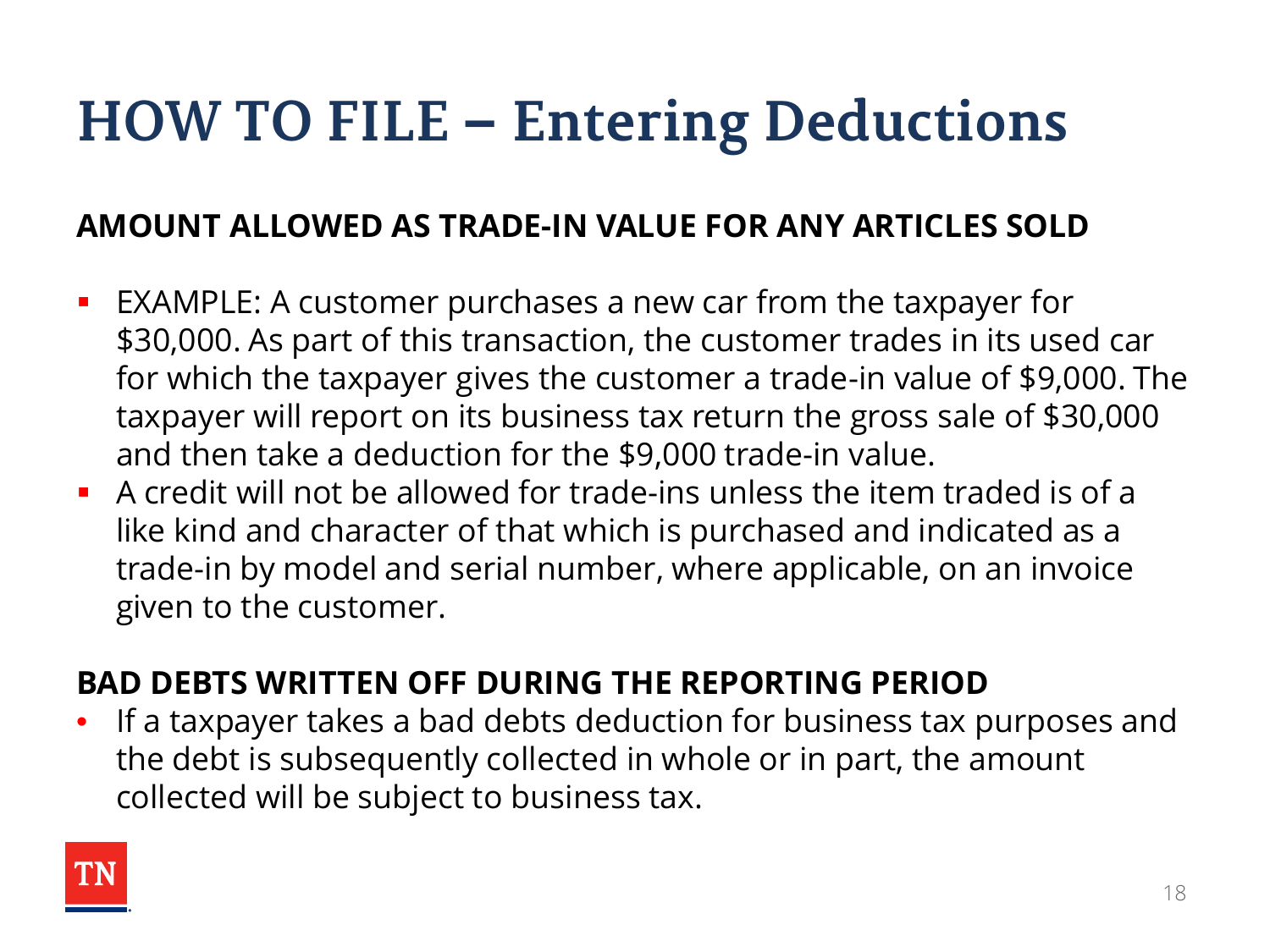**AMOUNTS PAID BY A CONTRACTOR TO A SUBCONTRACTOR HOLDING EITHER A BUSINESS LICENSE OR CONTRACTORS LICENSE FOR PERFORMING ACTIVATES DESCRIBED IN TENN. CODE ANN. SECTION 67- 4-708(4)(A). MUST COMPLETE SCHEDULE C AND FILE WITH THE RETURN (CLASS 4 ONLY).**

 he contractor must also maintain in its records a copy of the subcontractor's business license or license issued by the board for licensing contractors.



#### **MISCELLANEOUS FEDERAL AND STATE EXCISE TAXES**

- **Deductions may be claimed only by the taxpayer who made direct** payment to the applicable governmental agency.
- Federal excise taxes imposed on beer, gasoline, motor fuel, and tobacco products; TN gasoline tax; TN motor vehicle fuel use tax; TN tobacco tax; TN beer taxes; Special tax on petroleum products; Liquified gas tax.

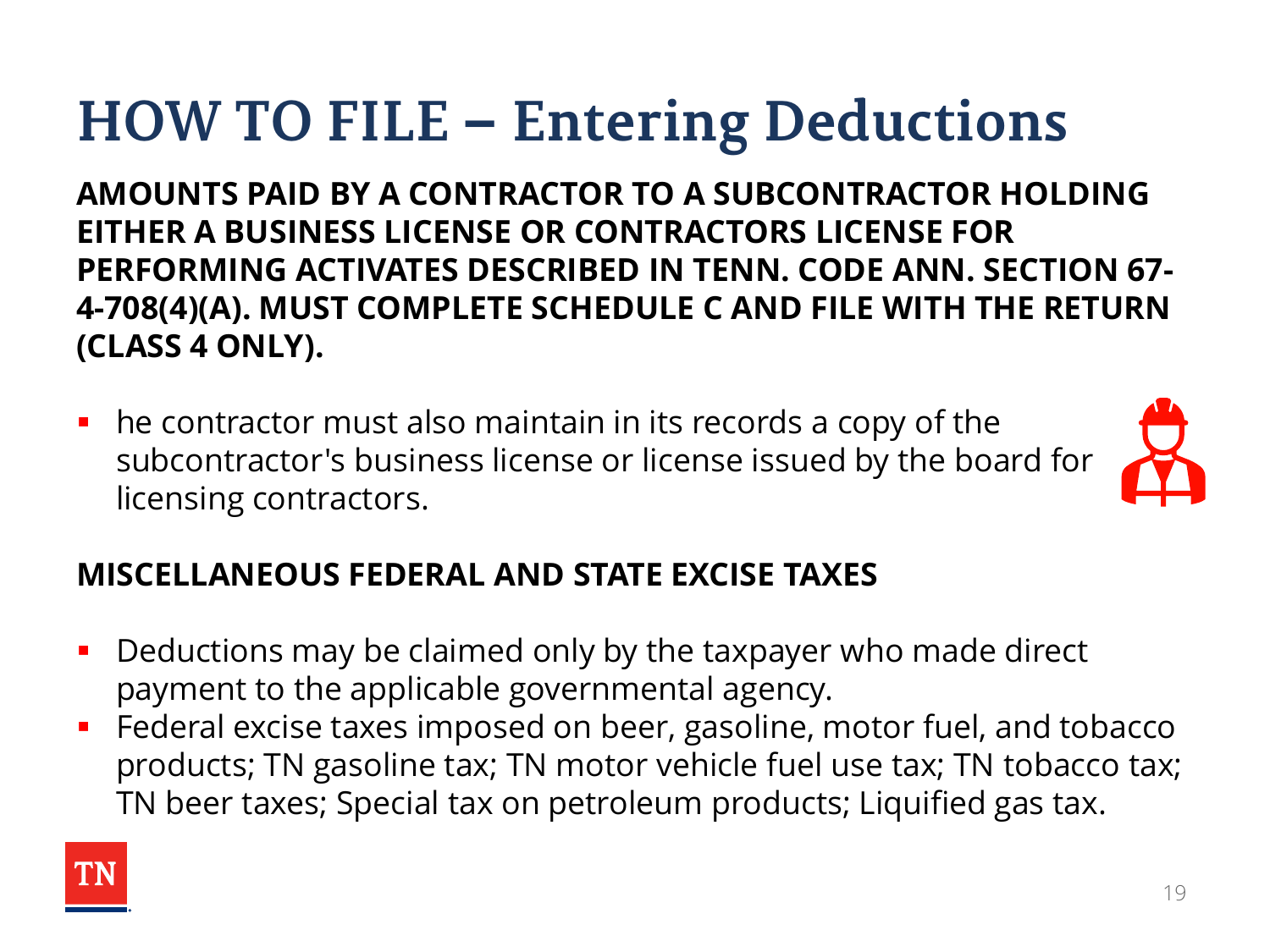#### **OTHER DEDUCTIONS NOT TAKEN ELSEWHERE ON THE RETURN**

- **May include, but not limited to, the following:** 
	- accommodation sales (sale for resale of tangible personal property at cost plus freight, storage, and transportation costs by a person who regularly sells such property to another person who regularly sells such property)
	- casual and isolated sales of tangible personal property
	- sales of school supplies and meals to students and school employees on campus by secondary or elementary schools (but not such sales made by independent contractors)
- **These deductions may be taken only if included in gross sales on** Schedule A, Line 1

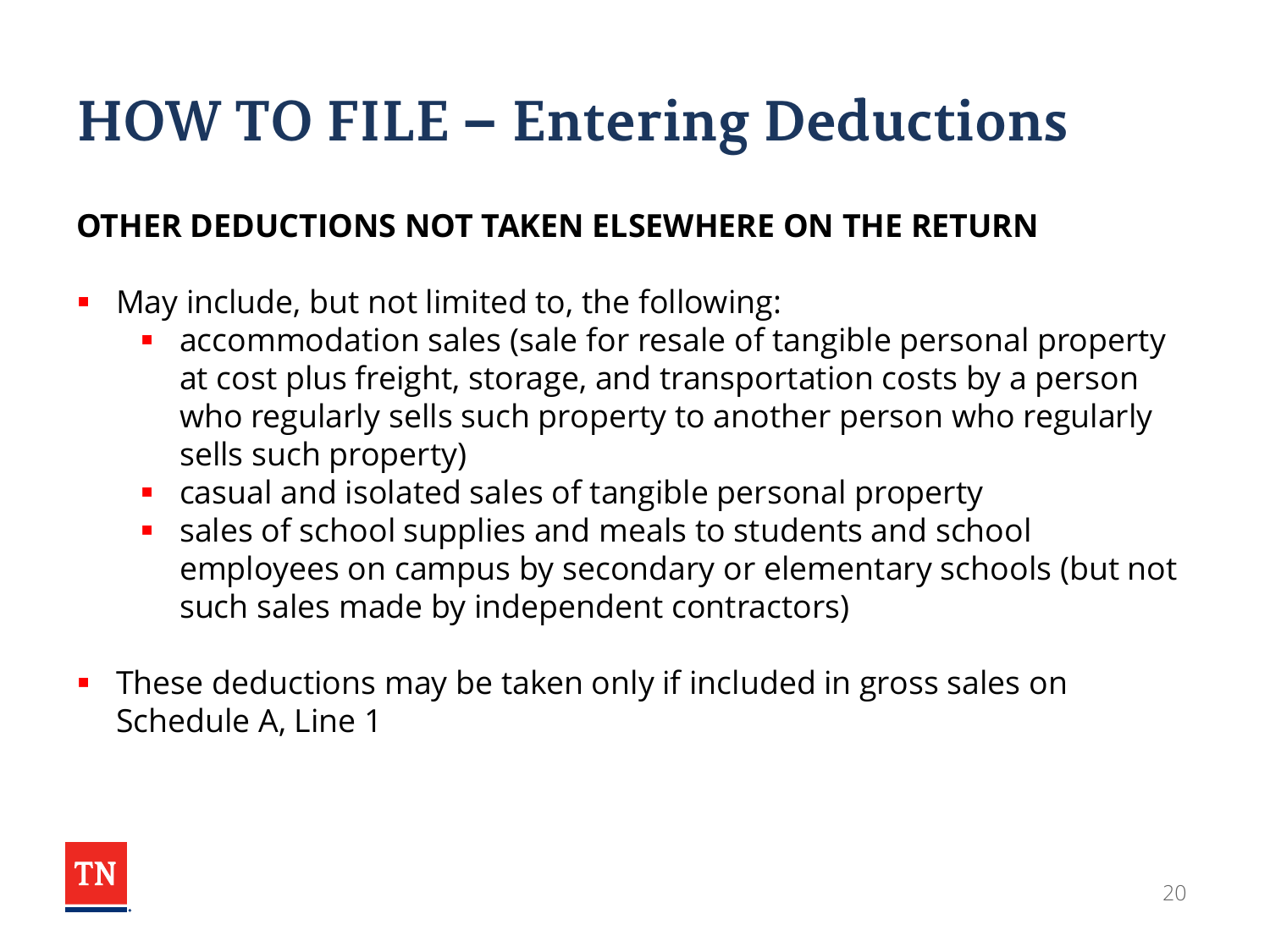### **HOW TO FILE – Return Summary**



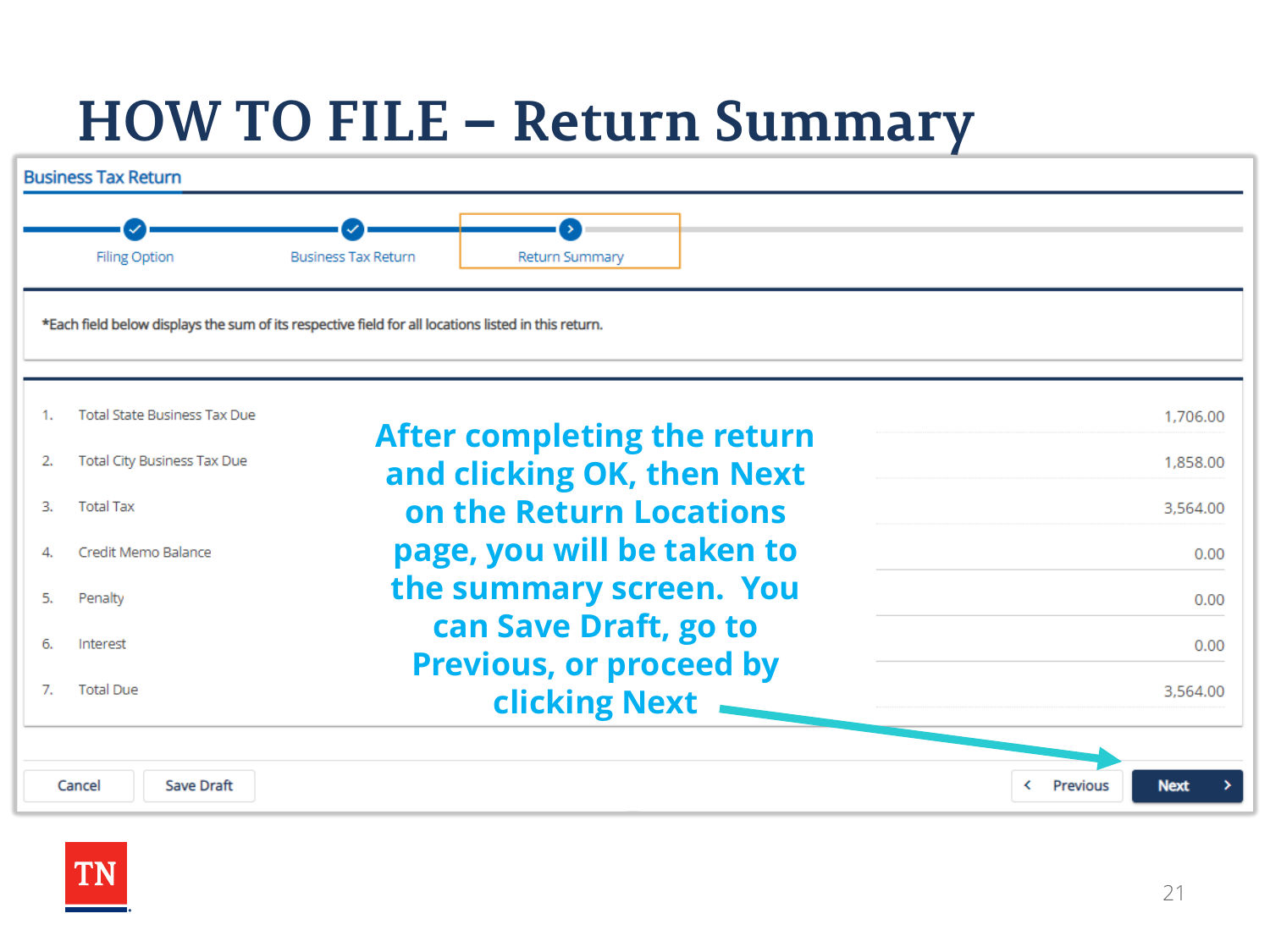# **HOW TO FILE – Submitting the Return**

| <b>Business Tax Return</b>                                                |                            |                         |                |                                |
|---------------------------------------------------------------------------|----------------------------|-------------------------|----------------|--------------------------------|
| <b>Filing Option</b>                                                      | <b>Business Tax Return</b> | Return Summary          | 452<br>Payment |                                |
| D Payment                                                                 |                            |                         |                |                                |
| Amount Due                                                                |                            | 3,564.00                |                |                                |
| Would you like to pay by ACH? *                                           | Yes                        | <b>No</b>               |                |                                |
| Credit card payments are available after submission (with a service fee). |                            |                         |                |                                |
|                                                                           |                            |                         |                |                                |
| <b>Save Draft</b><br>Cancel                                               |                            | and the property of the |                | <b>Submit</b><br>Previous<br>≺ |

#### **On the Payment page, you must choose Yes or No to pay by ACH (using your bank account and routing information.)**

**Either way, to proceed click Submit!**

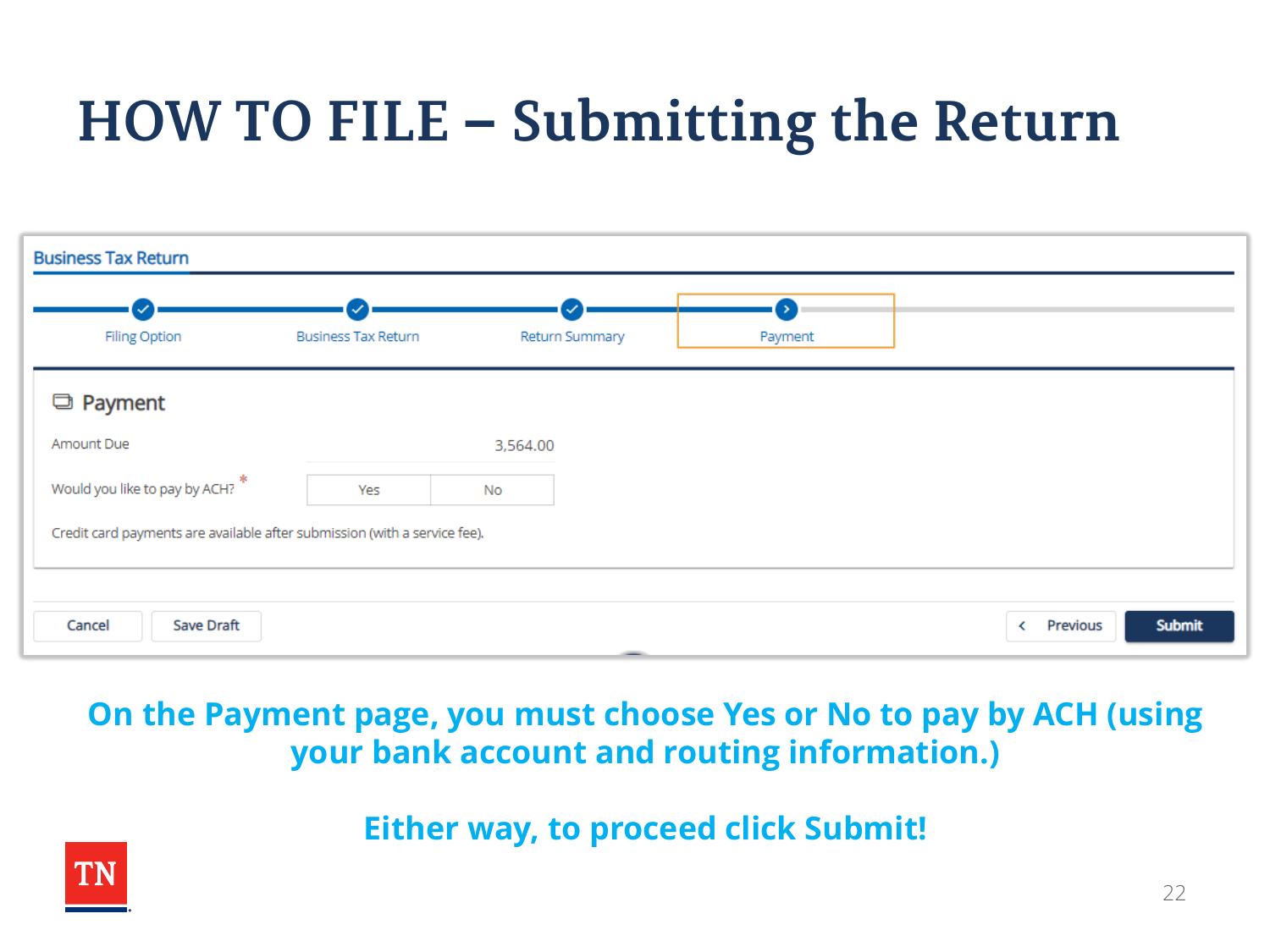## **HOW TO FILE – Previous Returns**

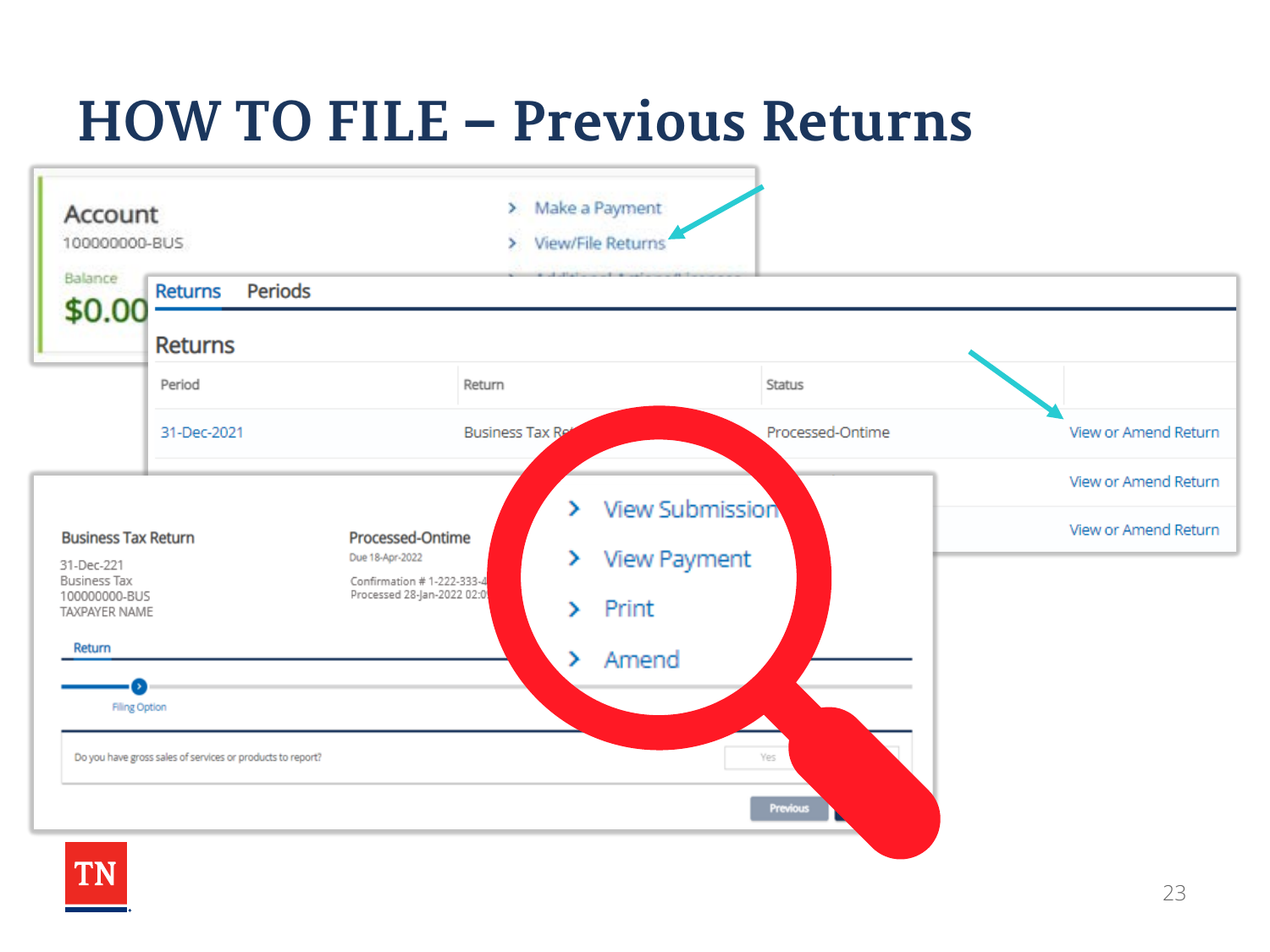### **HOW TO FILE – Amending a Return**

### **Once you choose 'Amend', you will repeat the same steps as when the initial return was filed, replacing the new figures in place of the figures entered.**

#### **When the amended return results in additional tax liability:**

**If the return is amended after the periods due date, it is advised to** submit the return, let it post overnight, and log in the next day to see the total amount of additional payment needed after penalty and interest calculates.

#### **When the amended return results in a credit on the account:**

- Leave the credit on the account, it will move to the next liability owed, or
- Request a refund

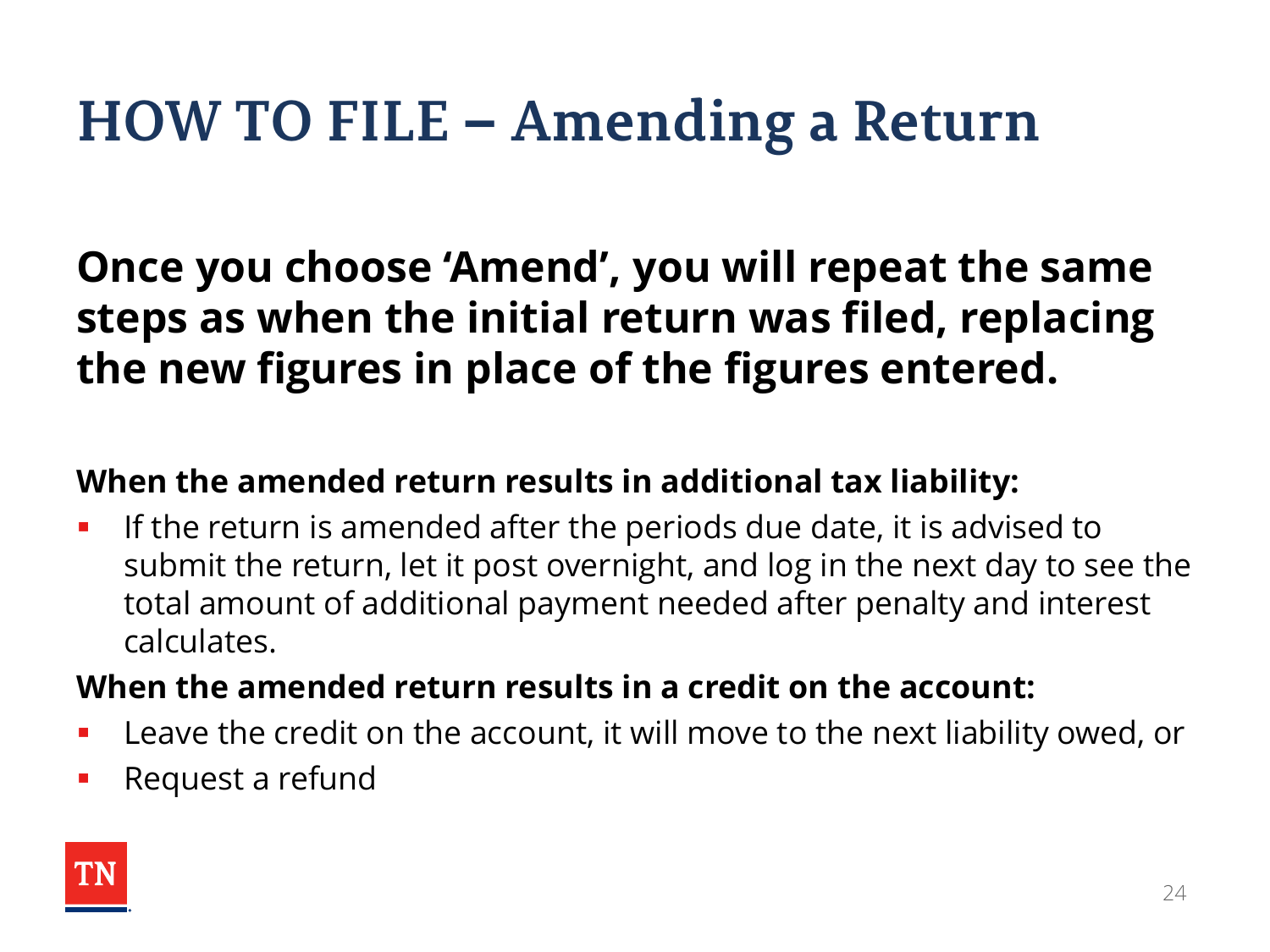## **HOW TO FILE – TNTAP Help**



**database for you. If it does not provide the answer you need, you can click the hyperlink to send us a direct message that we will reply promptly to or call us from 8-4:30 (CST) Monday – Friday.**



Link for Revenue contact page

TNTAP Assistant's answer doesn't make sense.

Type your message...

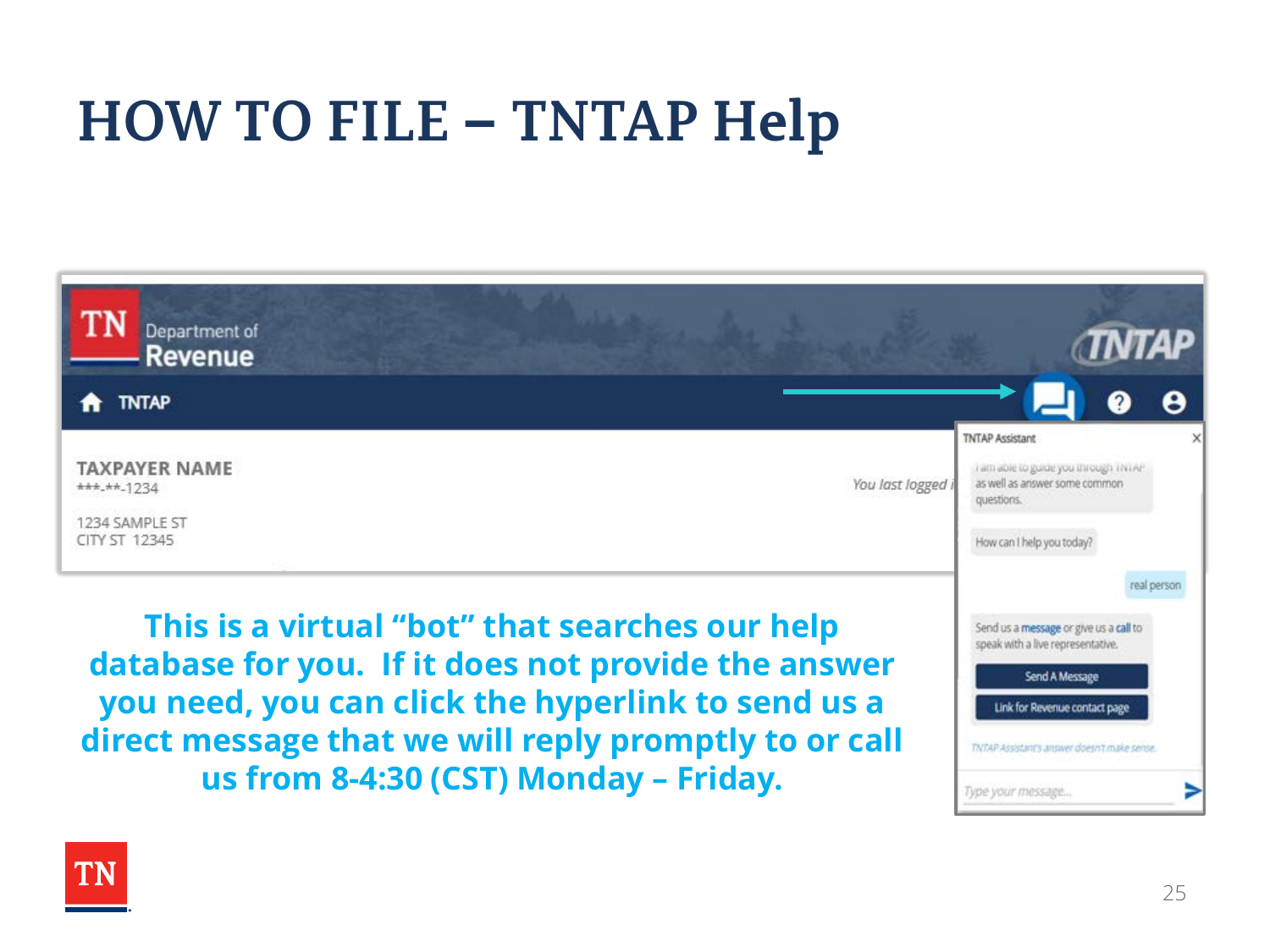### **HOW TO FILE – TNTAP Help**

#### TN.gov/revenue > Revenue Help

Tennessee Taxpayer Access Point (TNTAP) ★ Creating a TNTAP logon **General TNTAP How-to Videos** TNTAP: Filing a Sales Tax Return **About TNTAP** TNTAP: Filing a Business Tax Return **TNTAP Login** Logging into TNTAP **TNTAP Registration** Gain Access to Another Account **TNTAP Payments** TNTAP: Gaining Access as a Third Party **TNTAP Tax Returns How-to Videos: Licensed Distributor Reports** 

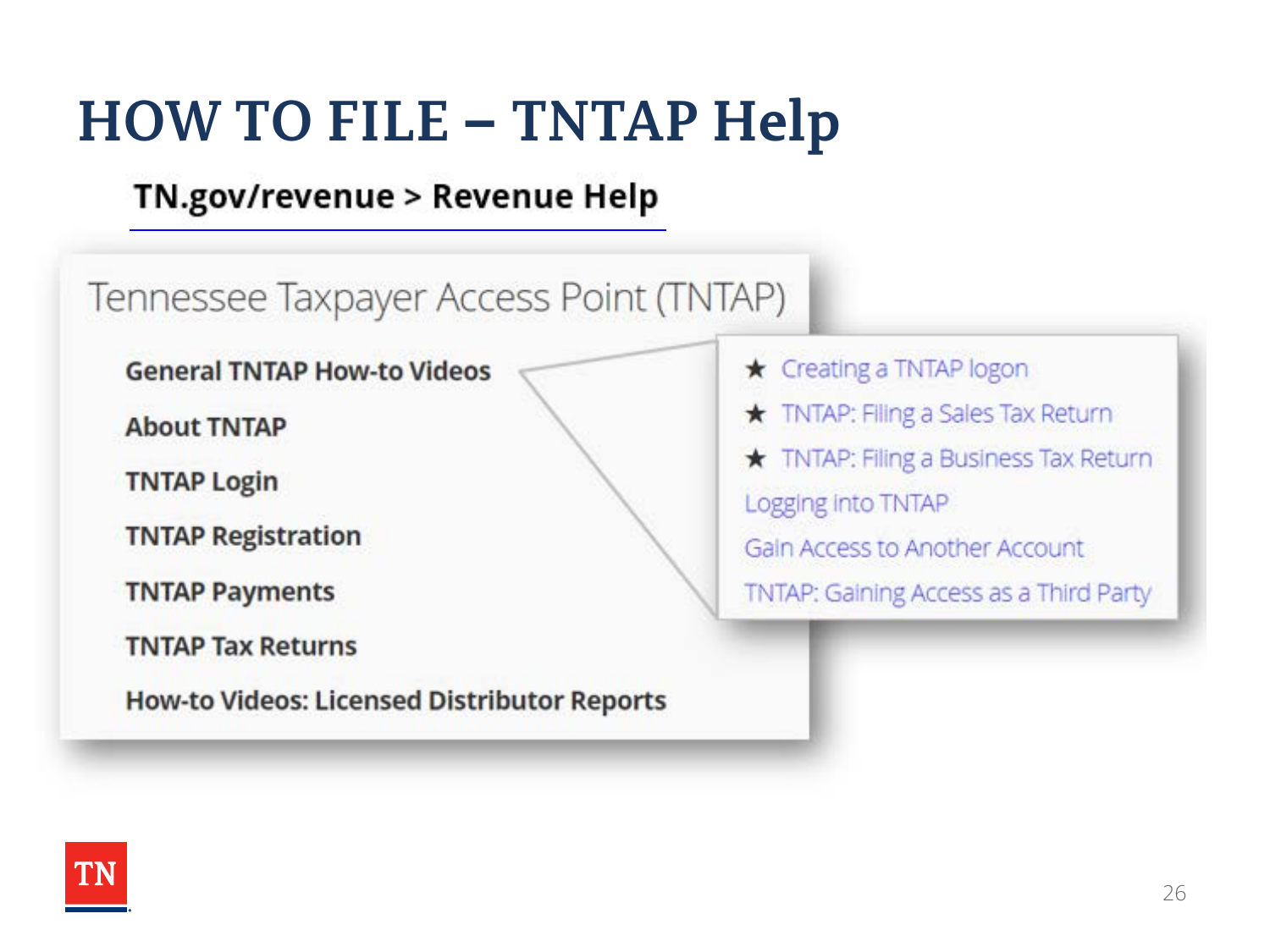### **RESOURCES**

### **From TN.gov/Revenue……**

- [General Information: Taxes > Business Tax](https://www.tn.gov/revenue/taxes/business-tax.html)
- [FAQ Articles: Revenue Help > Business Tax](https://revenue.support.tn.gov/hc/en-us/sections/200548995-Business-Tax-)
- Business Tax Manual: Tax Resources > Tax Manuals > [Business Tax](https://www.tn.gov/content/dam/tn/revenue/documents/tax_manuals/august-2021/Business-Tax.pdf)
- Past Webinars: Taxpayer Education > Tax Webinars > [Webinar Video Library](https://www.tn.gov/revenue/taxpayer-education/tax-webinars.html)

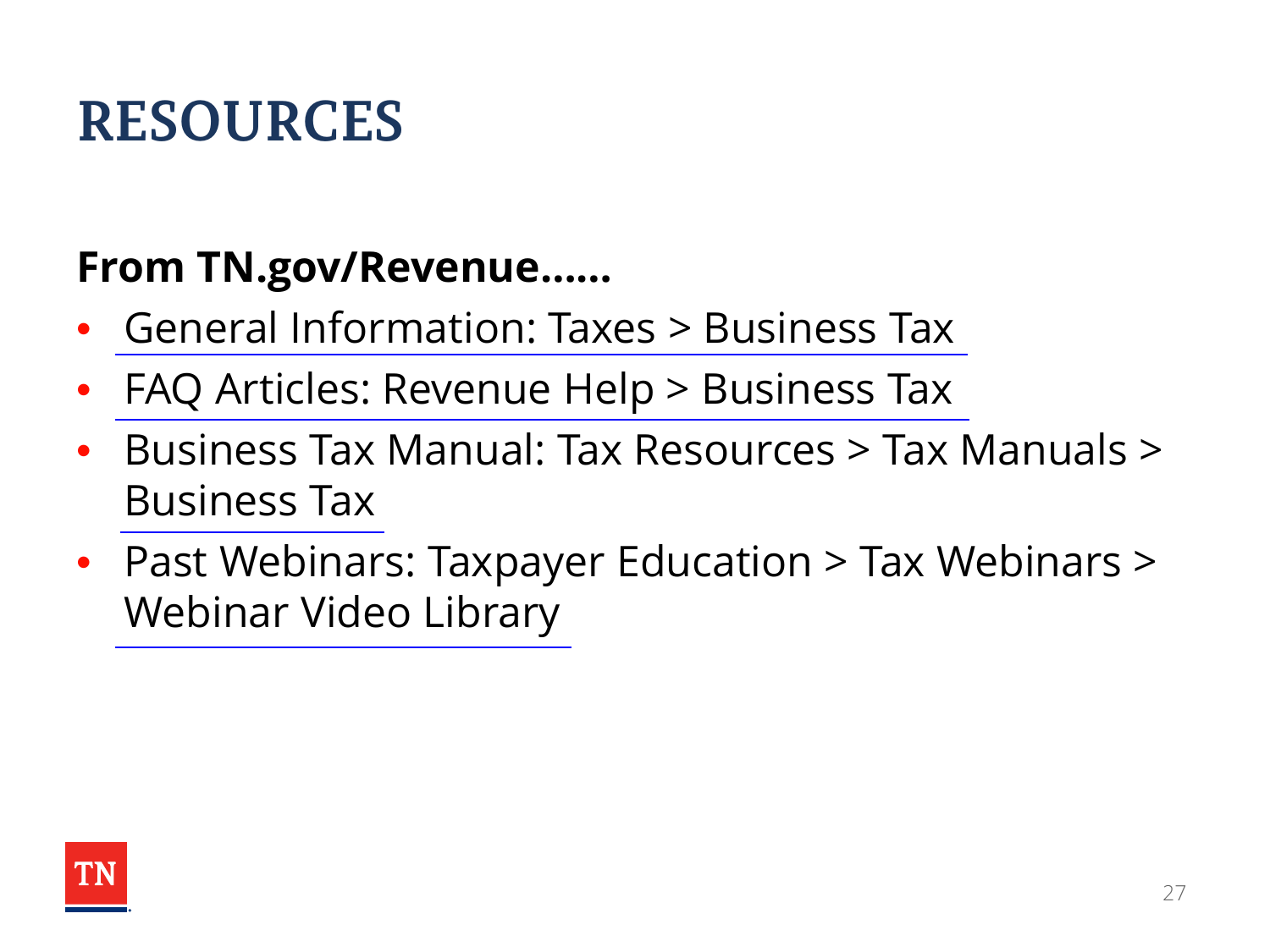### **CONTACT US**

**Please submit specific accountrelated questions, or any questions that do not get addressed in this webinar to directly us!**



[www.tn.gov/Revenue](https://www.tn.gov/revenue)



[Revenue.support@tn.gov](mailto:Revenue.support@tn.gov)



615.253.0600 (M-F 8-4:30 CST)